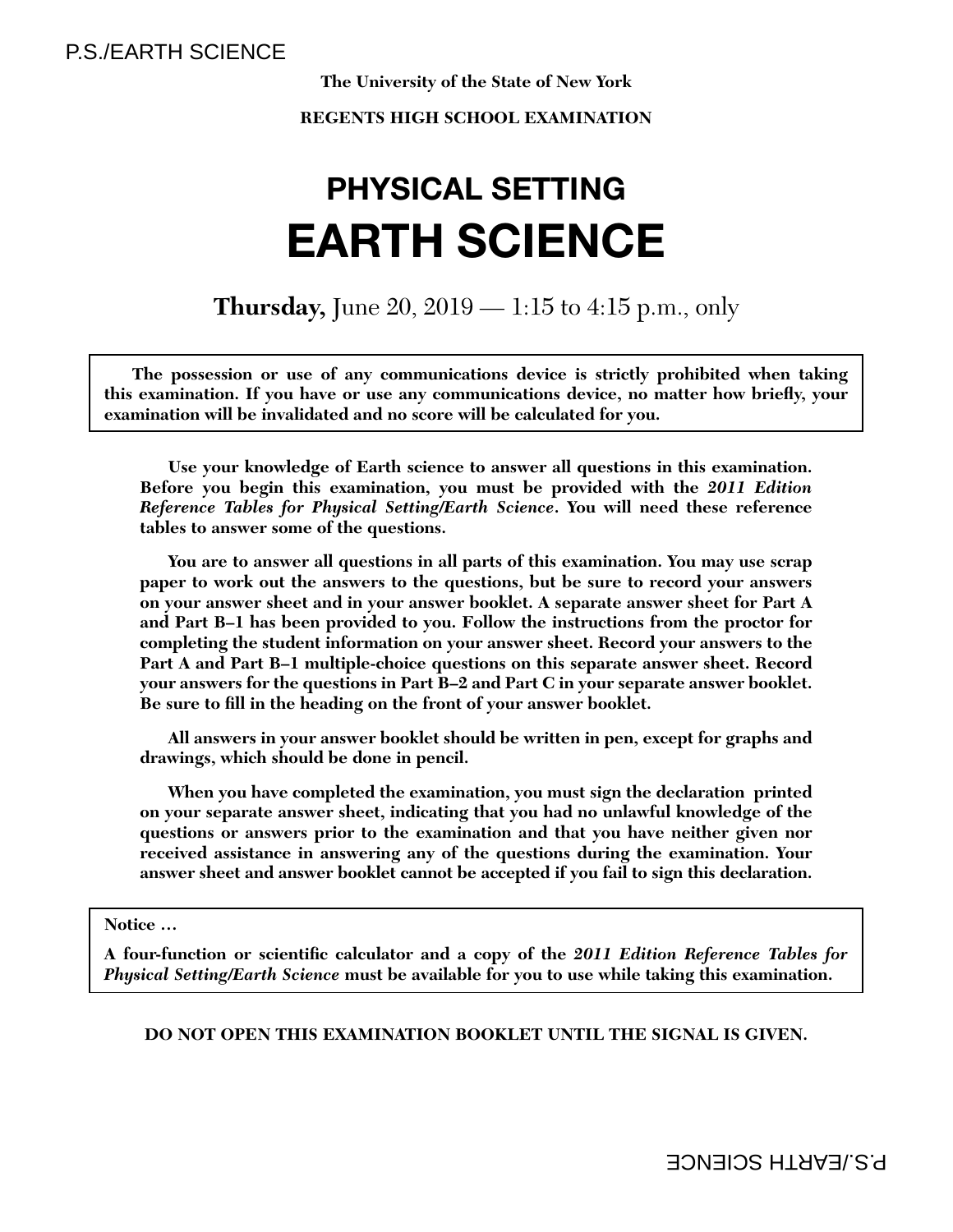### **Part A**

# **Answer all questions in this part.**

*Directions* (1–35): For *each* statement or question, choose the word or expression that, of those given, best completes the statement or answers the question. Some questions may require the use of the *2011 Edition Reference Tables for Physical Setting/Earth Science*. Record your answers on your separate answer sheet.

 1 The map below shows four major time zones of the United States. The locations of Boston and San Diego are shown.



What is the time in Boston when it is 11 a.m. in San Diego?

- (1) 8 a.m. (3) 3 p.m. (2)  $2 p.m.$  (4) noon
- 2 The diagram below represents the spectral lines from the light emitted from a mixture of two gaseous elements in a laboratory on Earth.



If the same two elements were detected in a distant star that was moving away from Earth, how would the spectral lines appear?

- (1) The entire set of spectral lines would shift toward the red end.
- (2) The entire set of spectral lines would shift toward the blue end.
- (3) The spectral lines of the shorter wavelengths would move closer together.
- (4) The spectral lines of the longer wavelengths would move closer together.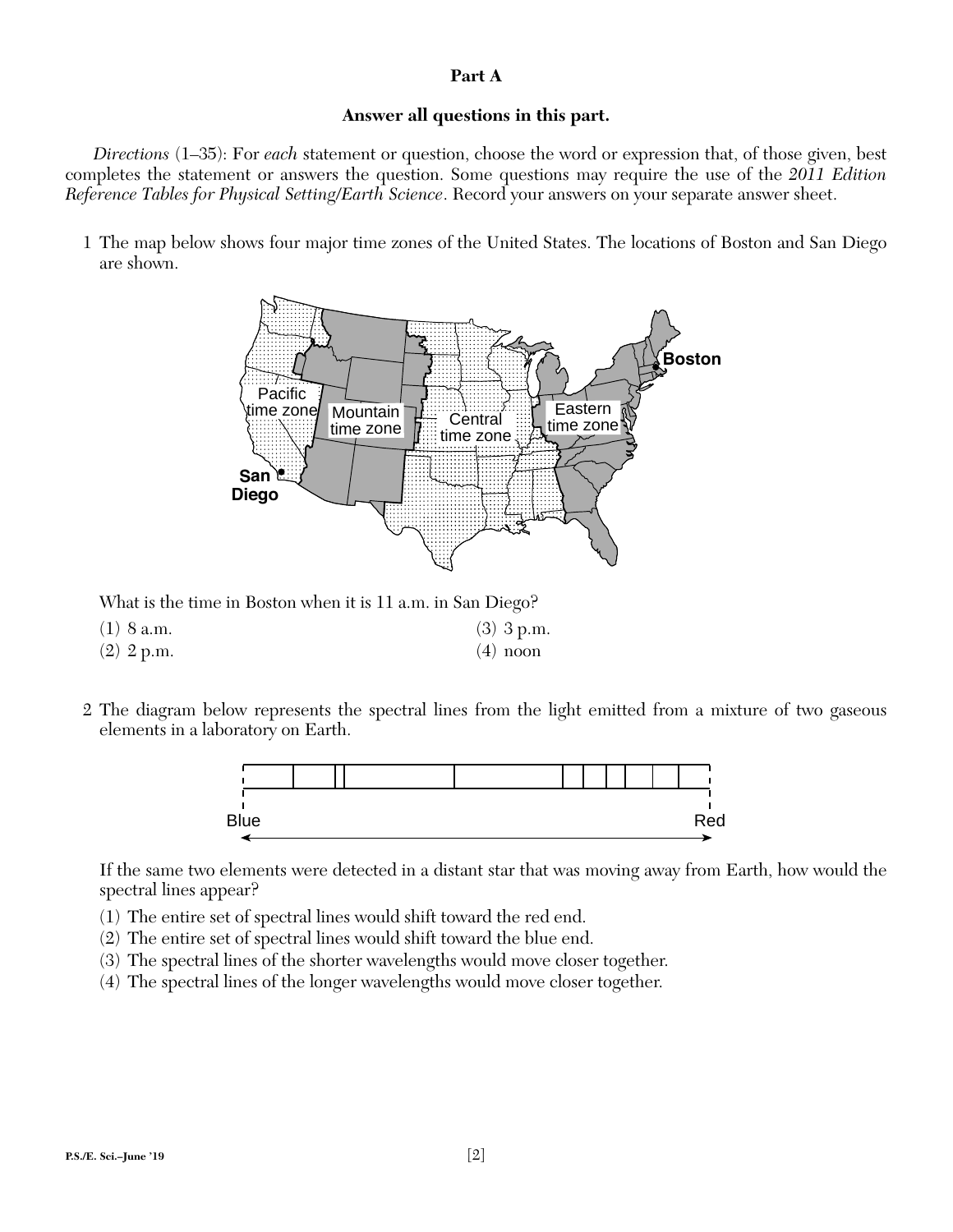3 The diagram below shows Earth in orbit around the Sun, and the Moon in orbit around Earth.  $M_1$  and  $M_2$ indicate positions of the Moon in its orbit where eclipses might be seen from Earth.



Which table correctly matches each type of eclipse with the orbital position of the Moon and the cause of each eclipse?

| Type of<br><b>Eclipse</b> | Moon's<br><b>Position</b> | <b>Cause of</b><br><b>Eclipse</b> | Type of<br><b>Eclipse</b> | Moon's<br><b>Position</b> | <b>Cause of</b><br><b>Eclipse</b> |
|---------------------------|---------------------------|-----------------------------------|---------------------------|---------------------------|-----------------------------------|
| Solar                     | M <sub>4</sub>            | Earth's shadow<br>falls on Moon   | Solar                     | M <sub>2</sub>            | Earth's shadov<br>falls on Moon   |
| Lunar                     | $M_2$                     | Moon's shadow<br>falls on Earth   | Lunar                     | M <sub>4</sub>            | Moon's shadov<br>falls on Earth   |
|                           |                           |                                   |                           | (3                        |                                   |

**Moon's Position**

| ı's<br>on | <b>Cause of</b><br><b>Eclipse</b> | Type of<br>Eclipse | Moon's<br><b>Position</b> | <b>Cause of</b><br><b>Eclipse</b> |
|-----------|-----------------------------------|--------------------|---------------------------|-----------------------------------|
|           | Moon's shadow<br>falls on Earth   | Solar              | $M_{2}$                   | Moon's shadow<br>falls on Earth   |
|           | Earth's shadow<br>falls on Moon   | Lunar              | $M_{4}$                   | Earth's shadow<br>falls on Moon   |
|           |                                   |                    |                           |                                   |

shadow

shadow

 4 The timeline below represents the entire geologic history of Earth. The lettered dots on the timeline represent events in Earth's history.



Which lettered dot best indicates the geologic time when humans first appeared on Earth?

| $(1)$ A | $(3)$ C                 |
|---------|-------------------------|
| $(n)$ n | $(1)$ $\mathbf{\Omega}$ |

(2) *B* (4) *D*

**Type of Eclipse**

Solar  $M_1$ 

Lunar  $M_2$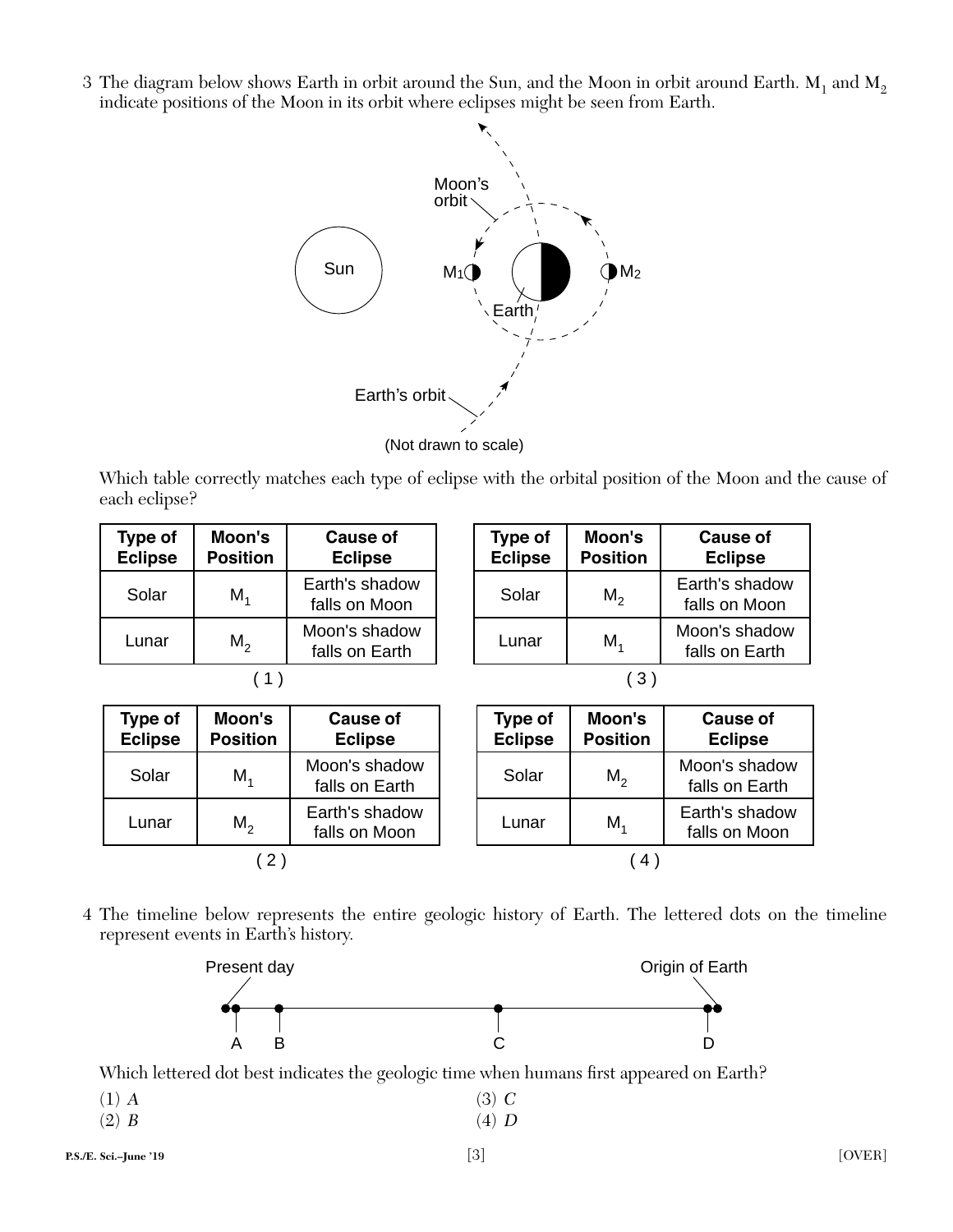- 5 Compared to our solar system, the universe is
	- (1) younger, smaller, and contains fewer stars
	- (2) younger, larger, and contains more stars
	- (3) older, smaller, and contains fewer stars
	- (4) older, larger, and contains more stars
- 6 Which motion allows an observer on Earth to view different constellations throughout the year?
	- (1) Earth orbiting the Sun
	- (2) constellations orbiting Earth
	- (3) Earth orbiting the constellations
	- (4) constellations orbiting the Sun
- 7 What is the approximate location of the Tasman Hot Spot in the Pacific Ocean?
	- (1)  $36^{\circ}$  N  $160^{\circ}$  W (3)  $160^{\circ}$  N  $36^{\circ}$  W
	- (2)  $36^{\circ}$  S  $160^{\circ}$  E (4)  $160^{\circ}$  S  $36^{\circ}$  E
- 8 Most ozone is found in a region of Earth's atmosphere between 10 and 20 miles above Earth's surface. This temperature zone of the atmosphere is known as the
	- (1) thermosphere (3) stratosphere
	- (2) mesosphere (4) troposphere
- 9 The Coriolis effect, which causes the curving of planetary winds, is a direct result of the
	- (1) distance between Earth and the Sun
	- (2) inclination of Earth's axis
	- (3) orbiting of Earth around the Sun
	- (4) spinning of Earth on its axis
- 10 What is the dewpoint if the dry-bulb temperature is 18°C and the relative humidity is 64%?

| $(1) 14$ °C       | $(3)$ 9 <sup>o</sup> C |
|-------------------|------------------------|
| $(2) 11^{\circ}C$ | (4) $4^{\circ}$ C      |

- 11 When one gram of liquid water at its boiling point is changed into water vapor
	- (1) 334 J/g is gained from the surrounding environment
	- (2) 334 J/g is released into the surrounding environment
	- (3) 2260 J/g is gained from the surrounding environment
	- (4) 2260 J/g is released into the surrounding environment
- 12 The cross section below represents some processes of the water cycle. Arrows represent the infiltration of water. The dashed line labeled *X* represents the uppermost level of Earth material that is saturated by groundwater.



What is indicated by the dashed line labeled *X*?

- (1) watershed
- (2) water table
- (3) impermeable bedrock
- (4) impermeable soil
- 13 Which index fossil in sedimentary surface bedrock most likely indicates that a marine environment once existed in the region where the sediments were deposited?
	- (1) Mastodont (3) *Eospirifer*
	- (2) Condor (4) *Coelophysis*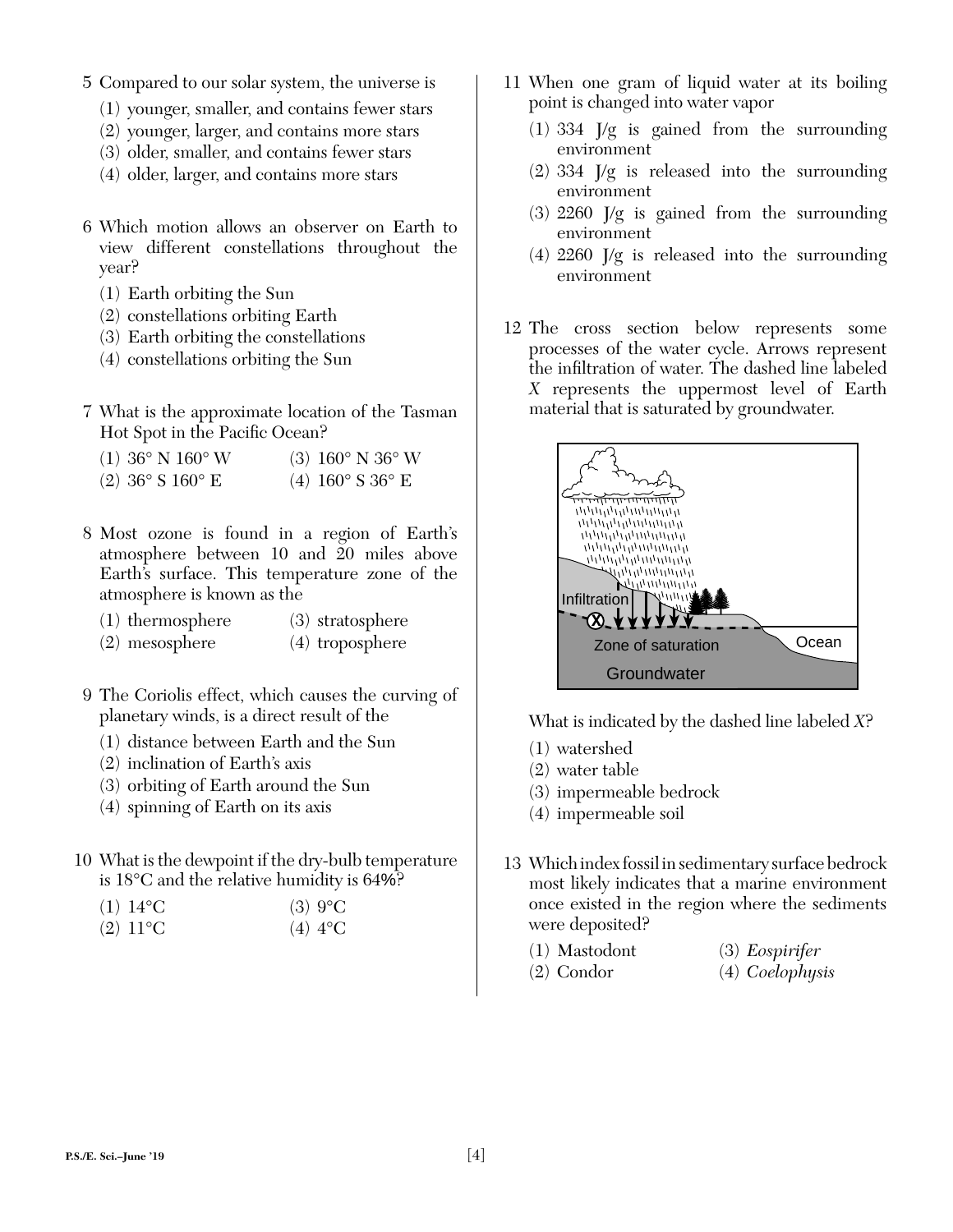14 The three diagrams below represent three frontal boundaries with the surface locations of the fronts labeled *A*, *B*, and *C*. Arrows indicate direction of air movement.



Which table correctly matches each letter with the type of frontal boundary it represents?

| Letter | <b>Type of Frontal</b><br><b>Boundary</b> | Letter | <b>Type of Fron</b><br><b>Boundary</b> |
|--------|-------------------------------------------|--------|----------------------------------------|
|        | <b>Cold Front</b>                         |        | <b>Cold Front</b>                      |
|        | Warm Front                                |        | <b>Warm Fron</b>                       |
|        | <b>Occluded Front</b>                     |        | Stationary Fro                         |
|        |                                           |        |                                        |

| etter: | <b>Type of Frontal</b><br><b>Boundary</b> | Letter | <b>Type of Frontal</b><br><b>Boundary</b> |
|--------|-------------------------------------------|--------|-------------------------------------------|
| Α      | Cold Front                                |        | <b>Cold Front</b>                         |
| B      | <b>Warm Front</b>                         |        | <b>Warm Front</b>                         |
| C      | <b>Occluded Front</b>                     | C.     | <b>Stationary Front</b>                   |
|        |                                           |        | (3)                                       |

| <b>Type of Frontal</b><br>Letter<br><b>Boundary</b> |                       |
|-----------------------------------------------------|-----------------------|
|                                                     | Warm Front            |
| R                                                   | Cold Front            |
| ( :                                                 | <b>Occluded Front</b> |
|                                                     |                       |

| etter: | <b>Type of Frontal</b><br><b>Boundary</b> |  | Letter | <b>Type of Frontal</b><br><b>Boundary</b> |
|--------|-------------------------------------------|--|--------|-------------------------------------------|
| Α      | <b>Warm Front</b>                         |  |        | <b>Warm Front</b>                         |
| B      | Cold Front                                |  |        | <b>Cold Front</b>                         |
| C      | <b>Occluded Front</b>                     |  |        | <b>Stationary Front</b>                   |
|        |                                           |  |        |                                           |

 15 The cross section below indicates the geologic ages of the bedrock beneath the state of Michigan. These rocks formed from sediments deposited in an ancient depositional basin. This region is called the Michigan Basin. Glacial deposits cover most of the surface.



Which process most likely caused the formation of the Michigan Basin?

| $(1)$ uplift<br>$(2)$ faulting | $(3)$ metamorphism<br>$(4)$ downwarping |        |
|--------------------------------|-----------------------------------------|--------|
| P.S./E. Sci.–June '19          | [5]                                     | [OVER] |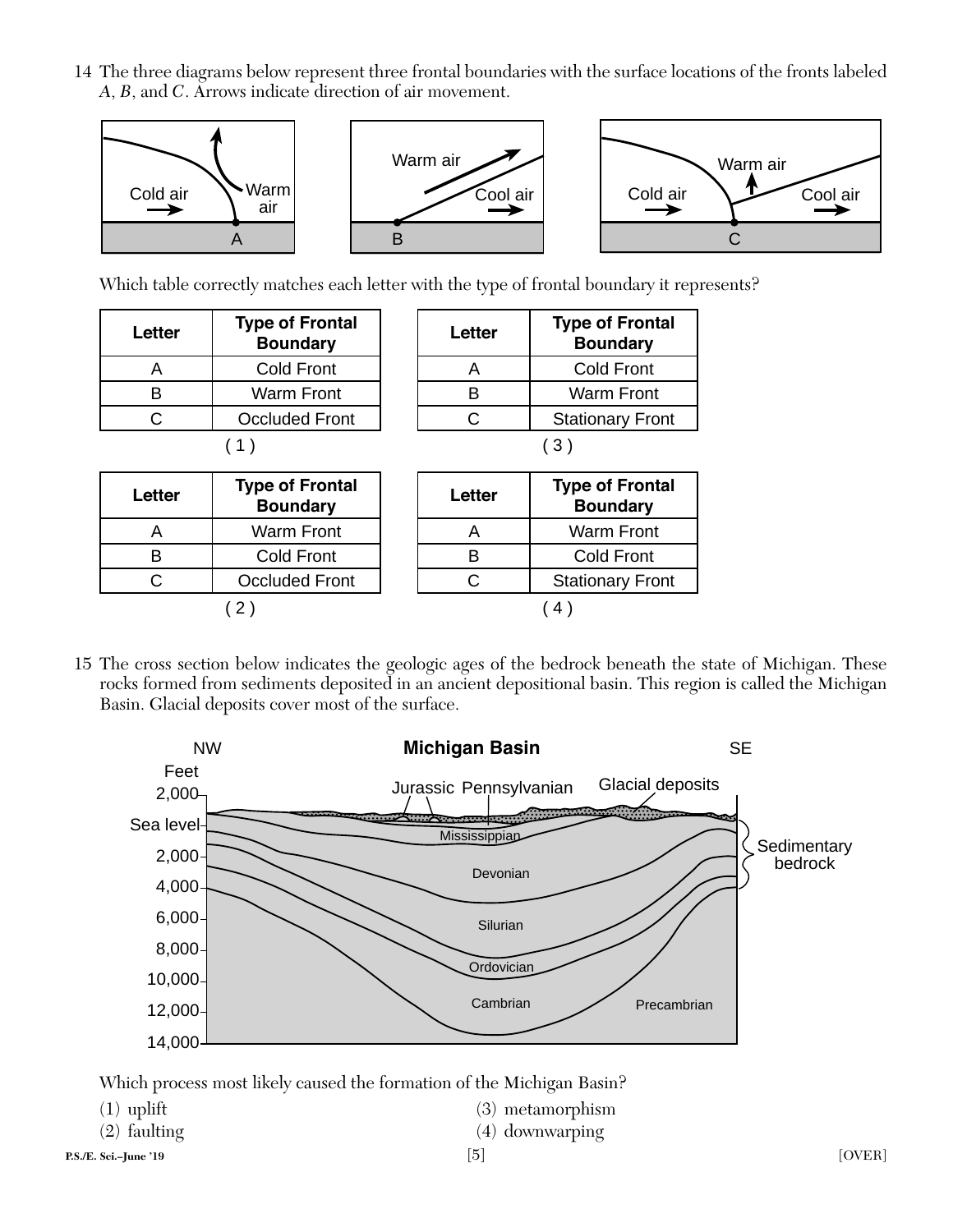16 The cross section below represents prevailing winds, shown by arrows, moving over a coastal mountain range. Letters *A* through *D* represent locations on Earth's surface.



Which location would most likely have cloud cover and precipitation?

- (1) *A* (3) *C* (2) *B* (4) *D*
- 17 Which Earth surface would most likely absorb the greatest amount of insolation on a sunny day if all of these surfaces have equal areas?
	- (1) blacktop parking lot
	- (2) white sand beach
	- (3) surface of a calm lake
	- (4) snow covered mountain slope
- 18 Most of the infrared radiation given off by Earth's surface is absorbed in Earth's atmosphere by greenhouse gases such as water vapor, carbon dioxide, and
	- (1) hydrogen (3) oxygen
	- (2) nitrogen (4) methane
- 19 The *X* on the map below indicates the region where the state of Washington is located on the present-day North American continent.



During which geologic period was the region of Washington State closest to the equator?

- 
- (1) Cretaceous (3) Mississippian
- 
- (2) Triassic (4) Ordovician
- 20 A climate event that occurs when surface water in the eastern equatorial area of the Pacific Ocean becomes warmer than normal and may cause a warm, dry winter in New York State is
	- (1) an air mass formation
	- (2) the Doppler effect
	- $(3)$  an El Niño
	- (4) a monsoon
- 21 In the New York State rock record, there is *no* bedrock from the Permian Period. Which two other entire geologic periods have no sediment or bedrock in the New York State rock record?
	- (1) Cretaceous and Quaternary Periods
	- (2) Paleogene and Neogene Periods
	- (3) Triassic and Jurassic Periods
	- (4) Mississippian and Pennsylvanian Periods
- 22 The cross sections below represent two widely separated bedrock outcrops, 1 and 2. Letters *A*, *B*, *C*, and *D* identify some rock layers. Line *XY*  represents a fault. The rock layers have *not* been overturned.



| Outcrop 2 |  |
|-----------|--|
|-----------|--|

Which lettered rock layer is the youngest?

 $(1)$  *A*  $(3)$  *C* (2) *B* (4) *D*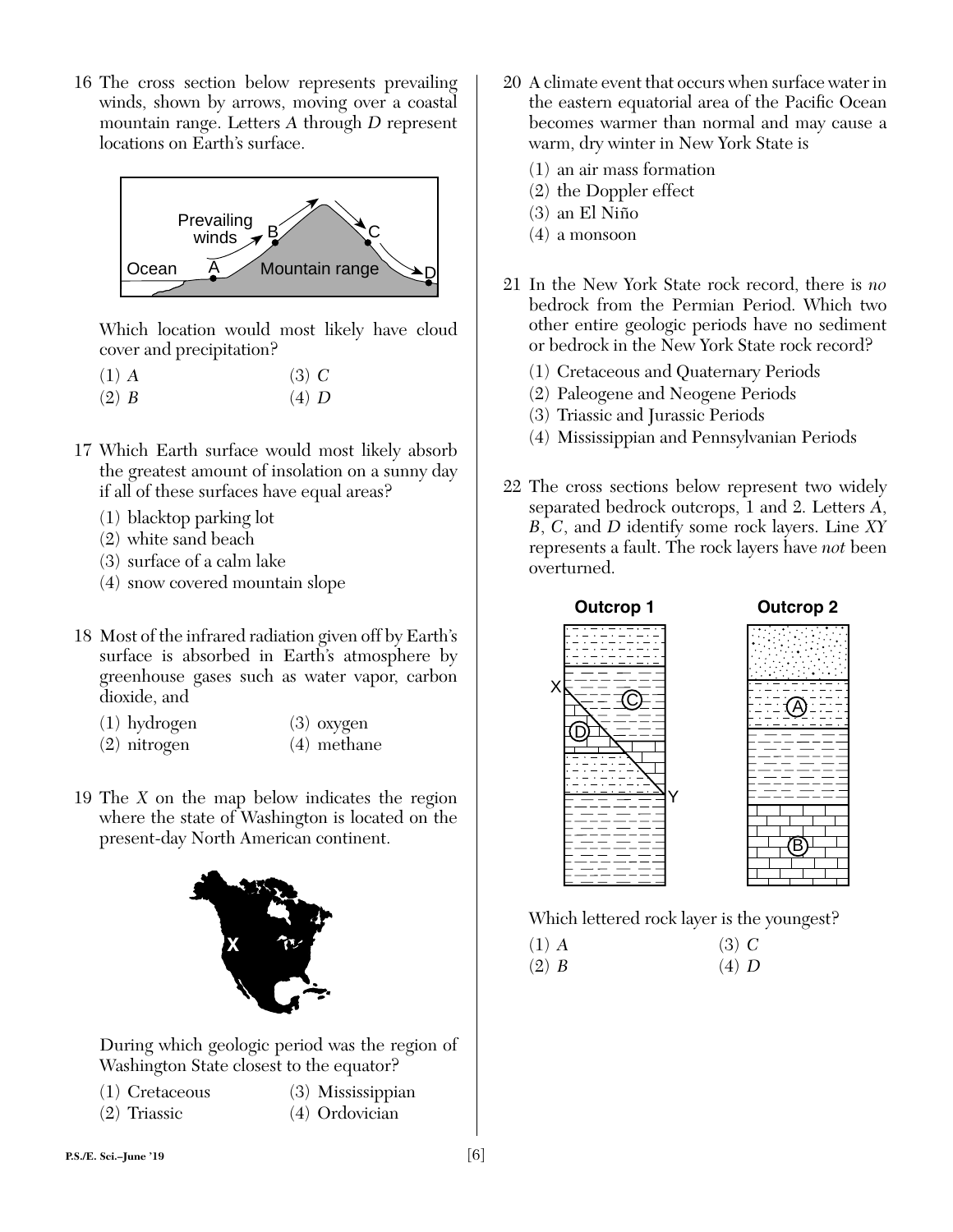23 The block diagram below represents the surface features in a landscape region.



Which diagram best represents the general stream drainage pattern of this entire region?



- 24 Compared to a landscape that develops in a cool, dry climate, a landscape that develops in a warm, rainy climate will most likely weather and erode
	- (1) slower, so the landforms are more angular
	- (2) slower, so the landforms are more rounded
	- (3) faster, so the landforms are more angular
	- (4) faster, so the landforms are more rounded
- 25 Earth's crustal bedrock at the Mid-Atlantic Ridge is composed mostly of
	- (1) basalt, with a density of  $2.7$  g/cm<sup>3</sup>
	- (2) basalt, with a density of  $3.0 \text{ g/cm}^3$
	- (3) granite, with a density of  $2.7$  g/cm<sup>3</sup>
	- (4) granite, with a density of  $3.0 \text{ g/cm}^3$
- 26 A seismic recording station located 4000 kilometers from the epicenter of an earthquake received the first  $P$ -wave at  $7:10:00$  p.m. (h:min:s). Other information that could be determined from this recording was that the earthquake occurred at approximately
	- (1) 7:03:00 p.m., and the *S*-wave arrived at this station at 7:12:40 p.m.
	- (2) 7:03:00 p.m., and the *S*-wave arrived at this station at 7:15:40 p.m.
	- (3) 7:17:00 p.m., and the *S*-wave arrived at this station at 7:12:40 p.m.
	- (4) 7:17:00 p.m., and the *S*-wave arrived at this station at 7:15:40 p.m.
- 27 Which graph best represents the percentage by mass of elements of Earth's crust?

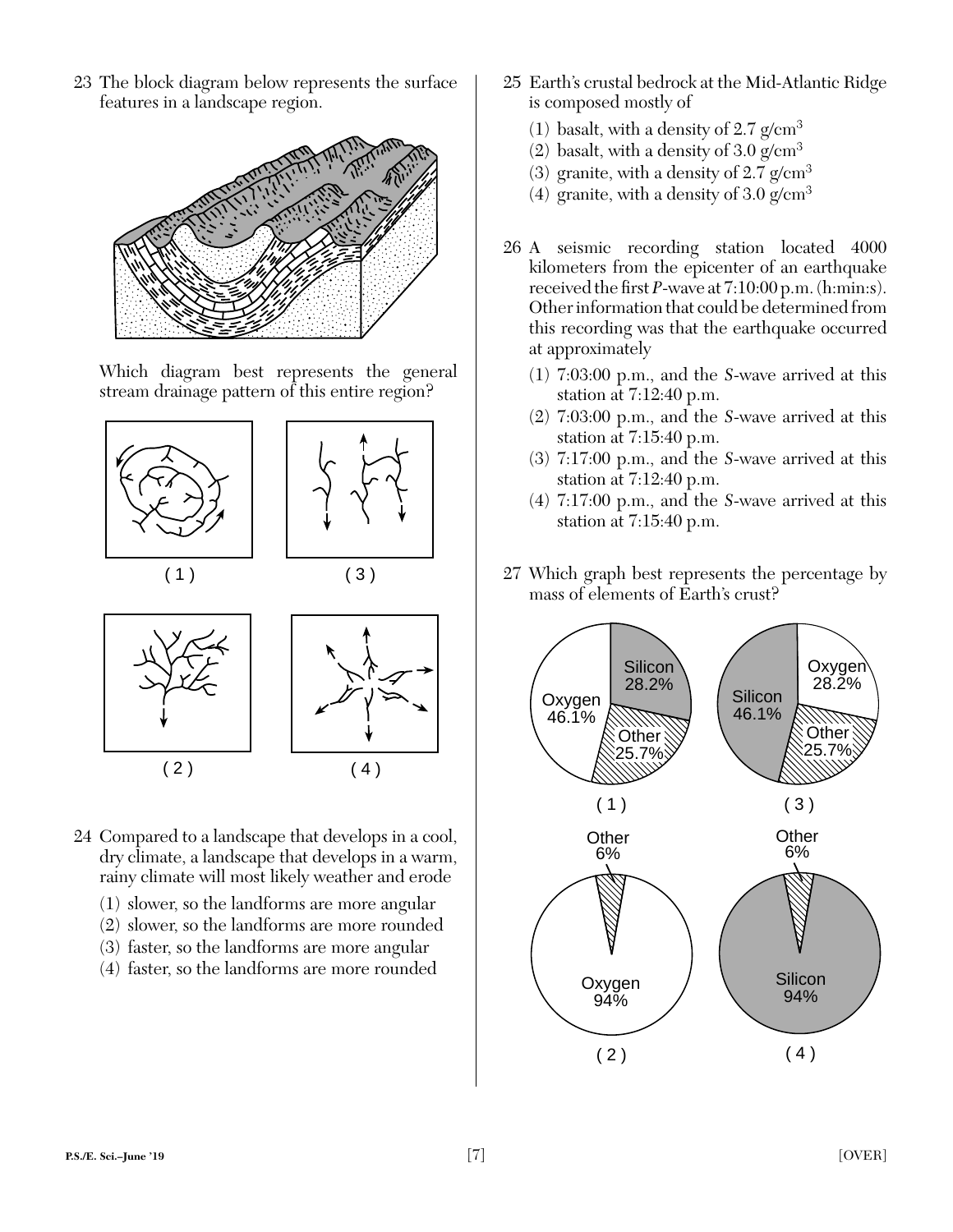28 The aerial photograph below shows an elongated hill near the Finger Lakes formed by glacial deposition in New York State.



This elongated hill is best identified as a

- (1) kettle (3) sand dune
- (2) moraine (4) drumlin
- 29 The photograph below shows a valley glacier altering the landscape.



www.alicehenderson.com

The result of this glacial action will be a

- (1) U-shaped valley with scratched and grooved bedrock
- (2) U-shaped valley with well-sorted, rounded sediment
- (3) V-shaped valley with scratched and grooved bedrock
- (4) V-shaped valley with well-sorted, rounded sediment
- 30 Which element is always found in bioclastic sedimentary rocks?
	- $(1)$  iron  $(3)$  carbon
	- (2) sodium (4) sulfur
- 31 What are two major factors that control the development of soil in a given location?
	- (1) vegetative cover and slope
	- (2) tectonic activity and elevation
	- (3) erosion and transpiration
	- (4) bedrock composition and climate
- 32 The cross section below represents rock units within Earth's crust. The geologic ages of two of the layers are shown.



Which sequence of geologic events occurred after the formation of the Cambrian limestone and before the formation of the Silurian limestone?

- $(1)$  uplift  $\rightarrow$  weathering  $\rightarrow$  erosion  $\rightarrow$  subsidence
- $(2)$  uplift  $\rightarrow$  subsidence  $\rightarrow$  erosion  $\rightarrow$  weathering
- $(3)$  subsidence  $\rightarrow$  weathering  $\rightarrow$  erosion  $\rightarrow$  uplift
- (4) subsidence  $\rightarrow$  erosion  $\rightarrow$  uplift  $\rightarrow$  weathering
- 33 Which two rocks contain the mineral quartz?
	- (1) gabbro and schist
	- (2) dunite and sandstone
	- (3) granite and gneiss
	- (4) pumice and scoria
- 34 Which chemical formula represents the composition of a mineral that usually exhibits fracture, *not* cleavage?
	- (1)  $Mg_3Si_4O_{10}(OH)_2$  (3)  $CaCO_3$ <br>(2) NaCl (4) (Fe,Mg) (4)  $(Fe, Mg)_{2}SiO_{4}$
- 35 Which mineral is commonly used as the "lead" in pencils?
	- (1) pyrite (3) galena
	- $(2)$  graphite  $(4)$  fluorite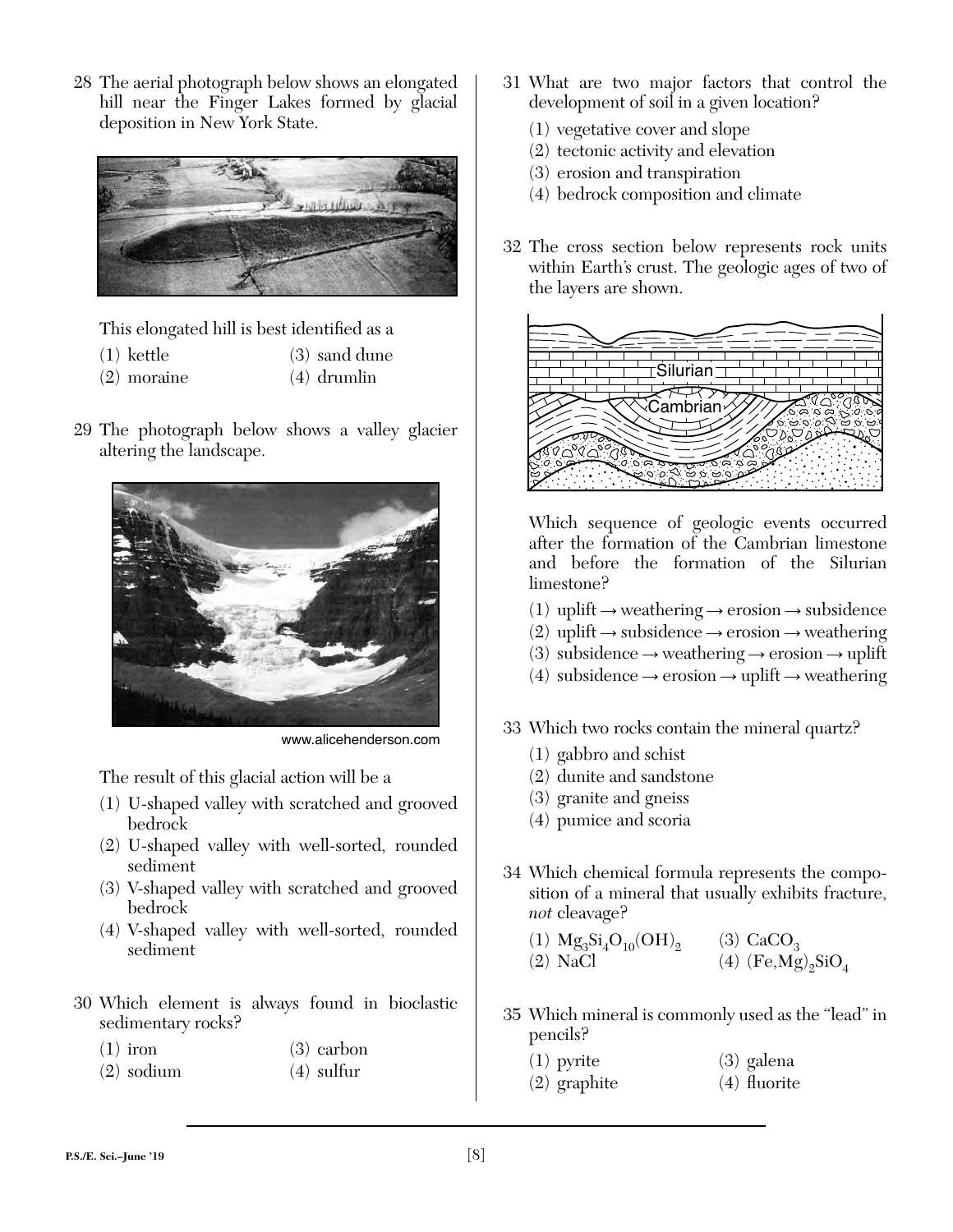# **Part B–1**

# **Answer all questions in this part.**

*Directions* (36–50): For *each* statement or question, choose the word or expression that, of those given, best completes the statement or answers the question. Some questions may require the use of the *2011 Edition Reference Tables for Physical Setting/Earth Science*. Record your answers on your separate answer sheet.

Base your answers to questions 36 and 37 on the graph below and on your knowledge of Earth science. The graph shows changing ocean water levels, over a 3-day period, at a shoreline location at Kings Point, New York on Long Island.



36 Based on the graph, the first low tide on December 26 occurred at approximately

| $(1)$ 6 a.m.  | $(3)$ 6 p.m.  |
|---------------|---------------|
| $(2)$ 11 a.m. | $(4)$ 11 p.m. |

- 37 These Long Island tides show a pattern that is
	-
	- (1) cyclic and predictable (3) noncyclic and predictable
	- (2) cyclic and unpredictable (4) noncyclic and unpredictable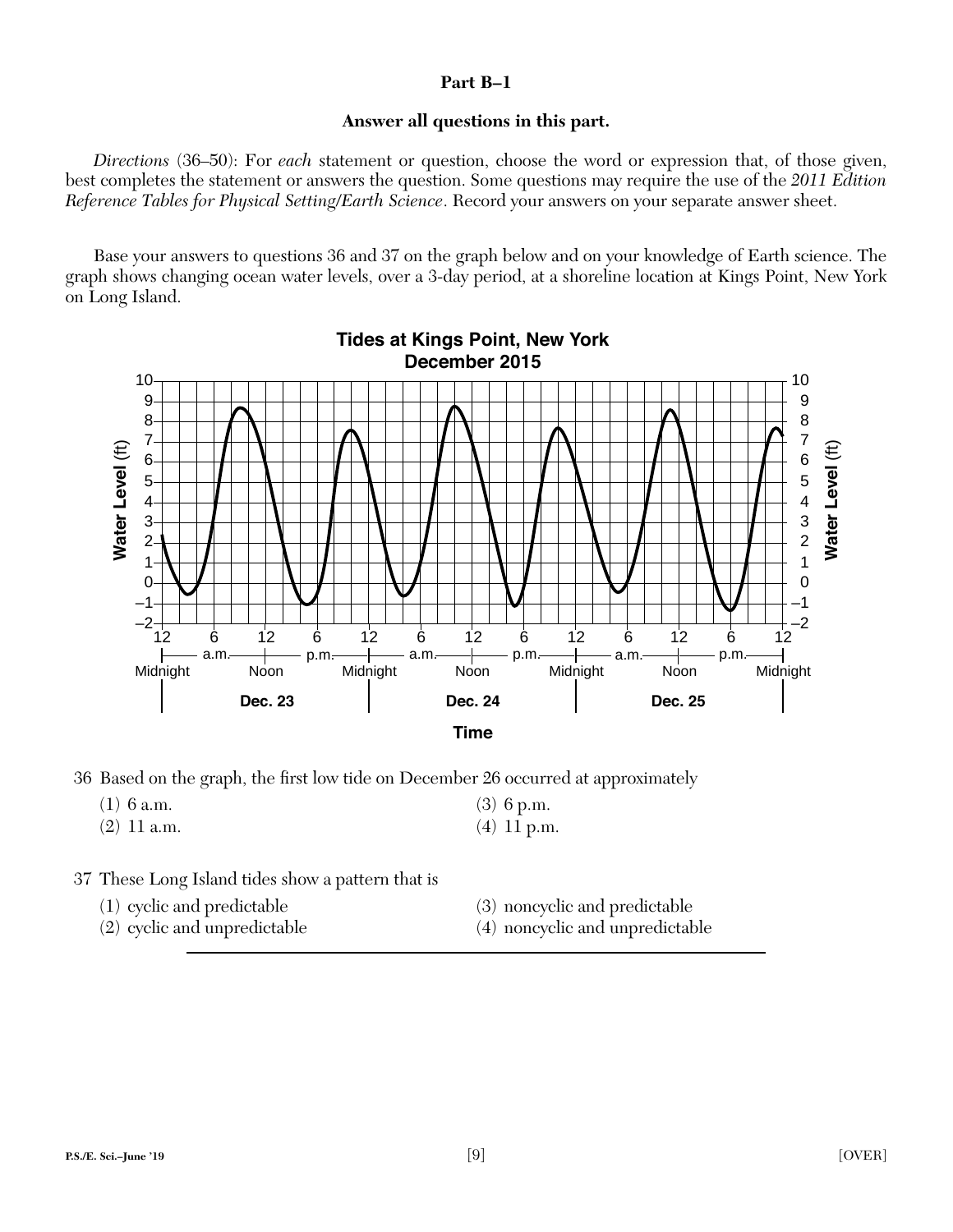Base your answers to questions 38 through 41 on the diagram below and on your knowledge of Earth science. The diagram represents Earth orbiting the Sun. Four positions of Earth in its orbit are labeled *A*, *B*, *C*, and *D*. Letter N represents the North Pole. Distances are indicated for aphelion (Earth's farthest position from the Sun around July 4) and perihelion (Earth's closest position to the Sun around January 3). Arrows indicate directions of movement.



(Not drawn to scale)

38 During which season in the Northern Hemisphere is Earth at aphelion?

| $(1)$ winter | $(3)$ summer |
|--------------|--------------|
| $(2)$ spring | $(4)$ fall   |

 39 Between which pair of lettered positions is the Sun's vertical ray moving from the equator southward to the Tropic of Capricorn?

| $(1)$ A and B | $(3)$ C and D |
|---------------|---------------|
| $(2)$ B and C | $(4)$ D and A |

40 Approximately how many times does Earth rotate as it moves in its orbit from position *A* back to position *A*?

| $(1)$ 1 time   | $(3)$ 24 times  |
|----------------|-----------------|
| $(2)$ 15 times | $(4)$ 365 times |

41 What is the tilt of Earth's rotational axis relative to a line perpendicular to the plane of Earth's orbit?

| $(1) 15^{\circ}$ | $(3)$ 66.5°     |
|------------------|-----------------|
| $(2)$ 23.5°      | $(4)90^{\circ}$ |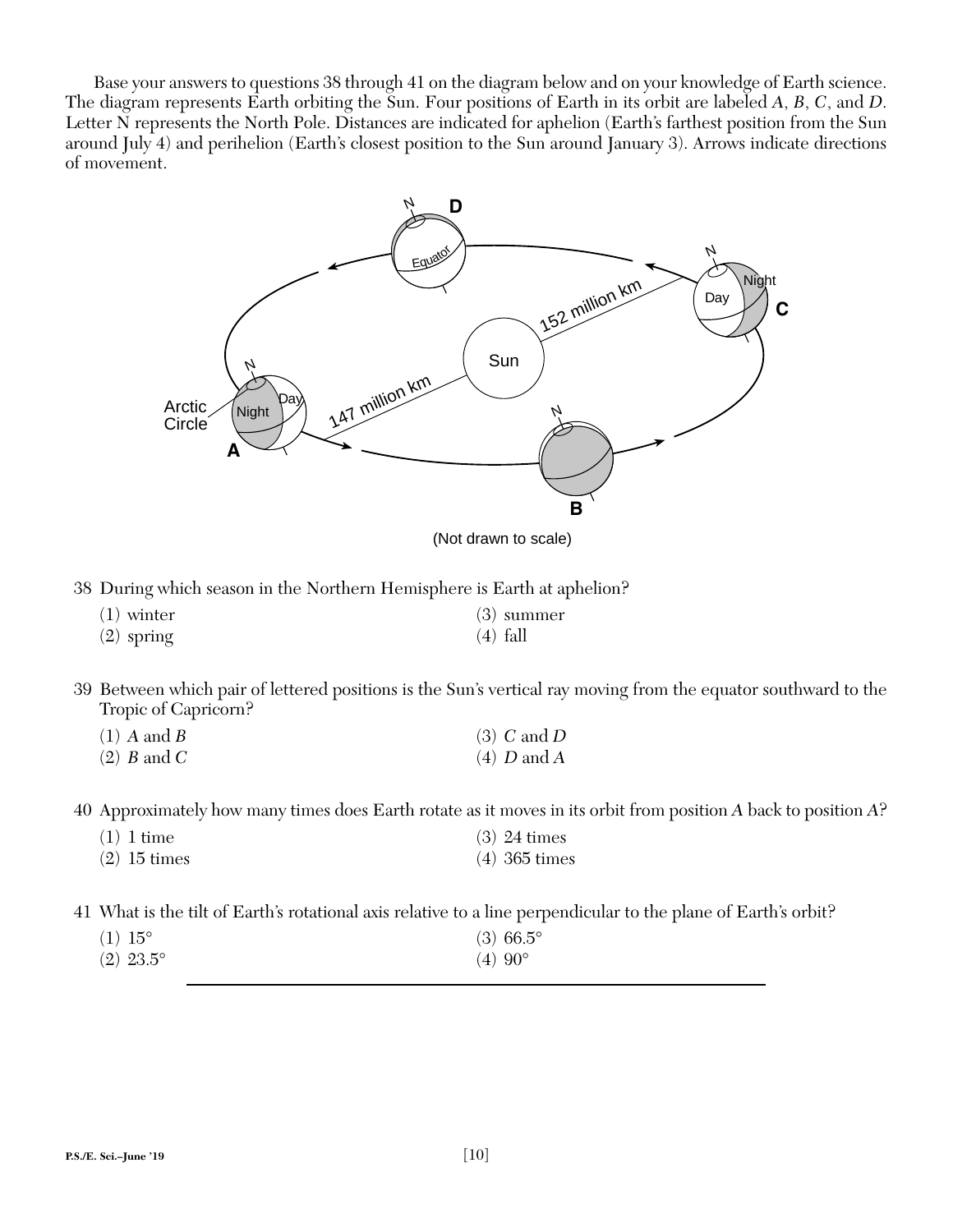Base your answers to questions 42 through 44 on the map below and on your knowledge of Earth science. The map shows a composite of Doppler radar images. Darker shadings indicate the precipitation pattern of a large storm system over the eastern United States.



- 42 The surface wind circulation pattern around the center of this storm system is
	- (1) inward and clockwise (3) outward and clockwise
		-
- 
- (2) inward and counterclockwise (4) outward and counterclockwise
- 43 The best evidence on a weather map to indicate high-speed winds near the center of this storm system would most likely be
	-
	-
	- (1) cloud cover of 100% (3) temperature and dewpoint values
	- (2) type of precipitation (4) isobars drawn close together
- 44 As this storm system follows a normal storm track, it will most likely move toward the
	- (1) southeast (3) northeast (2) southwest (4) northwest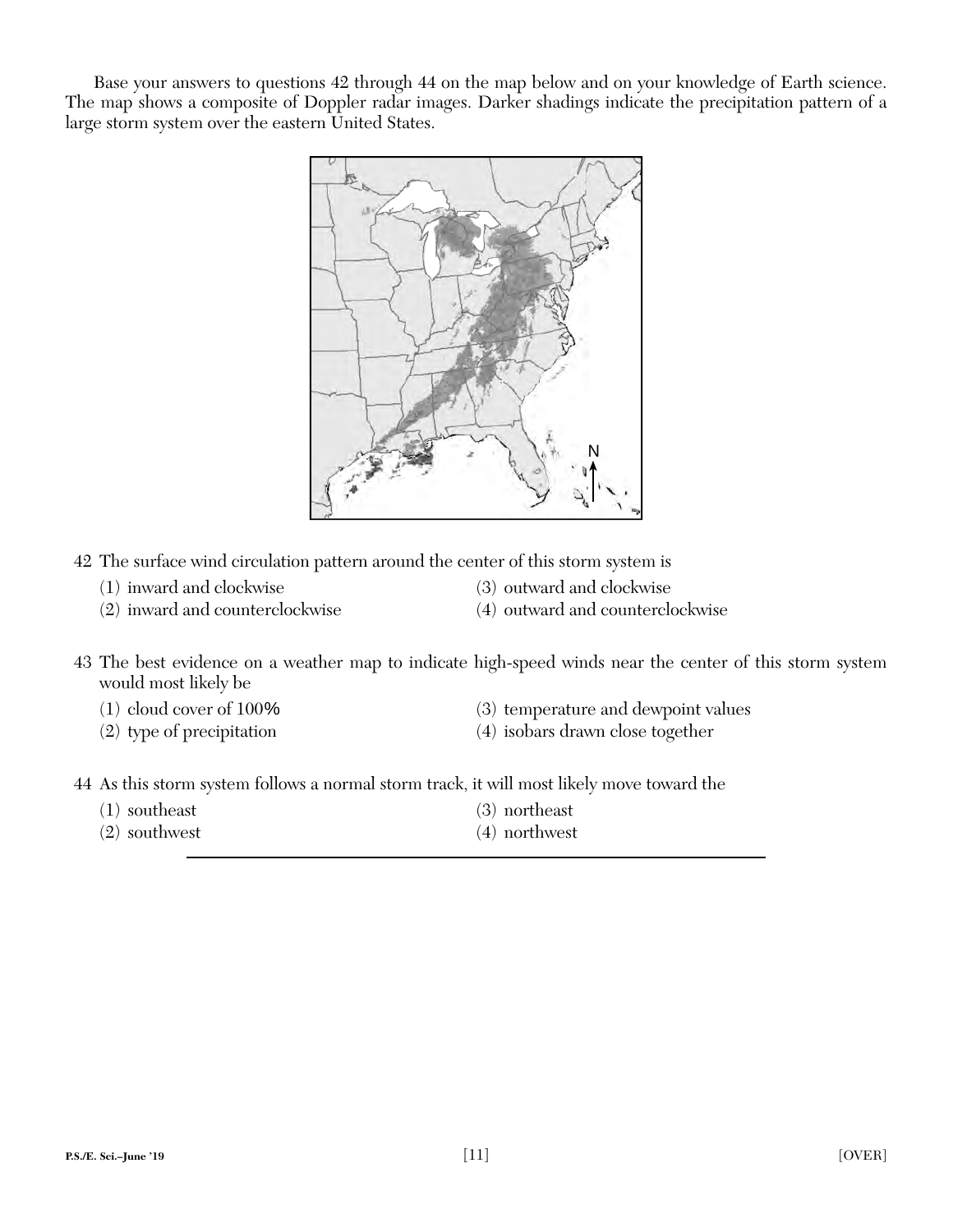Base your answers to questions 45 through 48 on the passage and map below and on your knowledge of Earth science. The map shows the location of the epicenter  $(\ast)$  of a major earthquake that occurred about 1700 years ago. Point *A* represents a location on a tectonic plate boundary. Plates *X* and *Y* represent major tectonic plates. The island of Crete; the Anatolian Plate, which is a minor tectonic plate; and the Hellenic Trench have been labeled. Arrows indicate the relative directions of plate motion.

#### **Crete Earthquake**

Scientists have located the geological fault, off the coast of Crete in the Mediterranean Sea, that likely shifted, causing a huge earthquake in the year 365 that devastated life and property on Crete. The southwestern coastal region of Crete was uplifted, as evidenced by remains of corals and other sea life now found on land 10 meters above sea level. Scientists measured the age of these corals to verify when this event occurred. This earthquake caused a tsunami that devastated the southern and eastern coasts of the Mediterranean Sea. It is estimated that earthquakes along the fault, associated with the Hellenic Trench, may occur about every 800 years.



45 Which type of plate boundary is represented at point *A*?

| $(1)$ divergent |
|-----------------|
|                 |

 $(3)$  transform (2) convergent (4) complex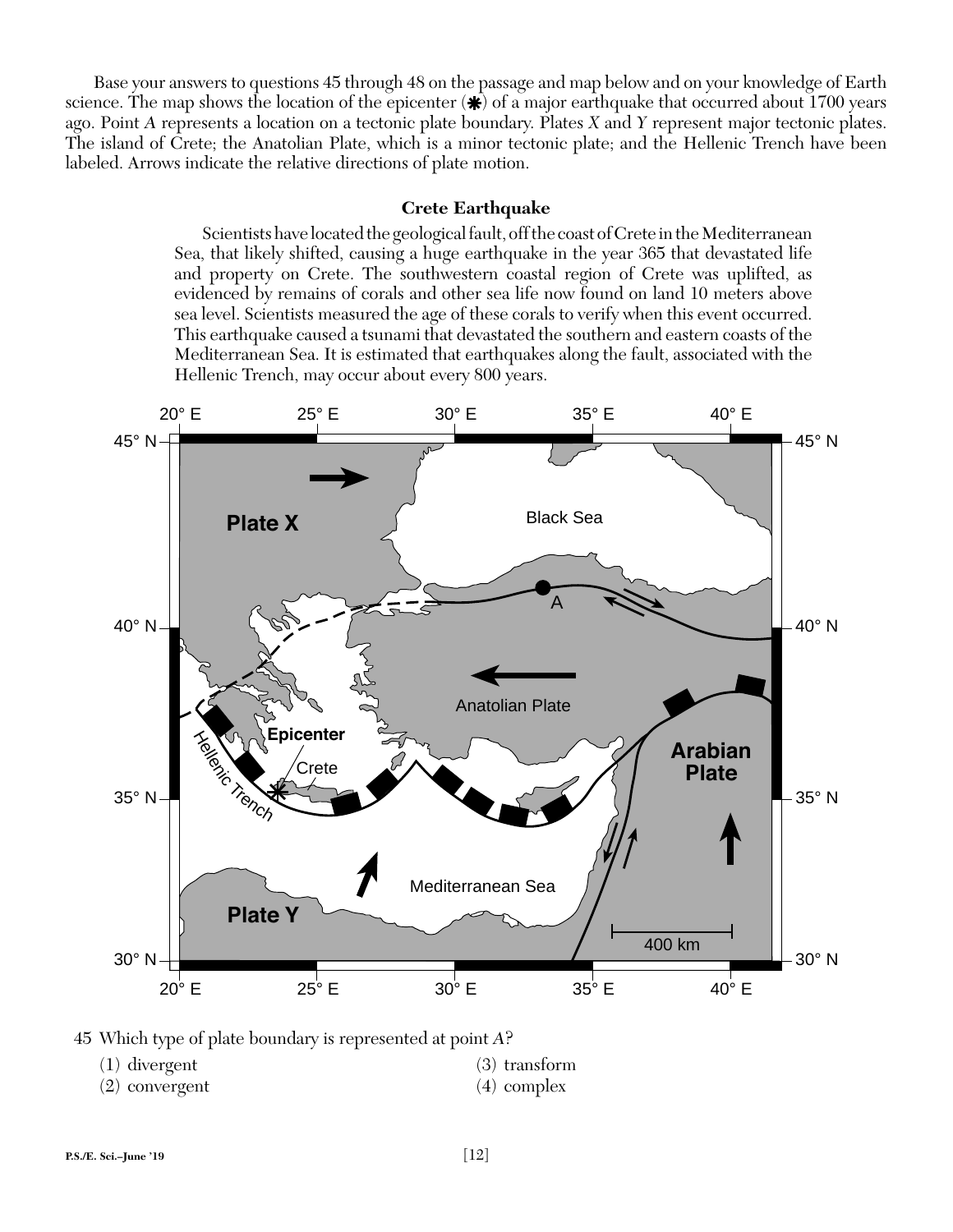- 46 What are the names of the major tectonic plates *X* and *Y*?
	- $(1)$   $X =$  Eurasian Plate;  $Y =$  African Plate
	- $(2)$  *X* = Eurasian Plate; *Y* = Arabian Plate
	- $(3)$  *X* = Indian-Australian Plate; *Y* = African Plate
	- $(4)$   $X =$  Indian-Australian Plate;  $Y =$  Arabian Plate
- 47 Which two New York State index fossils are most closely related to the corals that were radioactively dated in this study?
	- (1) *Eucalyptocrinus* and *Ctenocrinus* (3) *Maclurites* and *Platyceras*
		-
	- (2) *Elliptocephala* and *Phacops* (4) *Lichenaria* and *Pleurodictyum*
- 
- 48 Which activity could best prepare residents along the Mediterranean coast to reduce the loss of human life during a future tsunami?
	- (1) Board up windows.
	- (2) Remove heavy objects from the walls in homes.
	- (3) Plan evacuation routes to higher ground.
	- (4) Build reinforced basements.

Base your answers to questions 49 and 50 on the photograph below and on your knowledge of Earth science. The photograph shows a sandstone erosional feature that formed near the Grand Canyon, in southwestern United States.



www.nationalgeographic.com

49 Which erosional agent is most likely sandblasting this rock formation?

- 
- (2) waves (4) moving ice
- (1) wind (3) running water
	-

50 What is the range of grain sizes that are most commonly found in rock making up this feature?

- (1)  $0.0004 \text{ cm} 0.006 \text{ cm}$  (3)  $0.2 \text{ cm} 6.4 \text{ cm}$ (2)  $0.006 \text{ cm} - 0.2 \text{ cm}$  (4)  $6.4 \text{ cm} - 25.6 \text{ cm}$ 
	-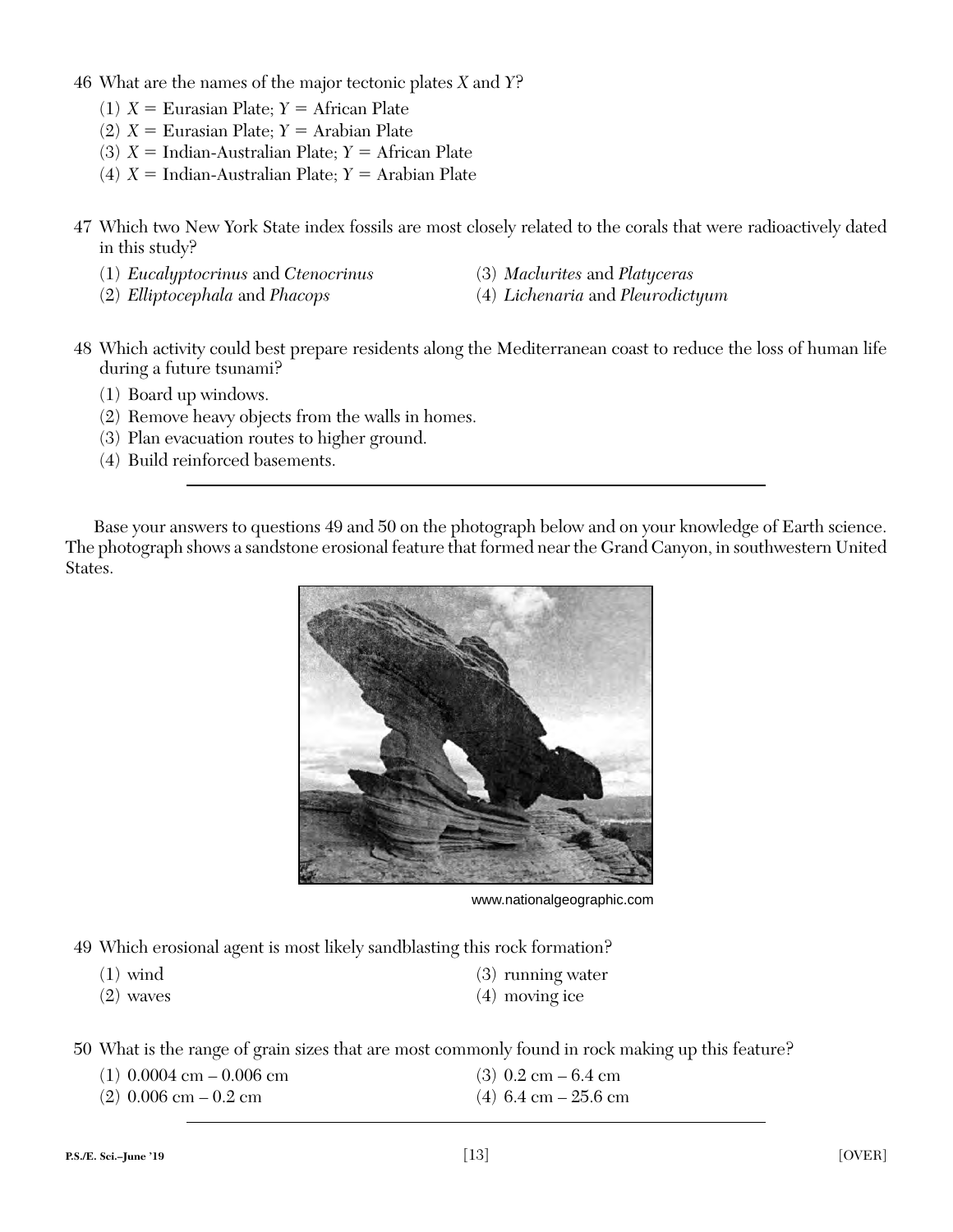# **Part B–2**

# **Answer all questions in this part.**

*Directions* (51–65): Record your answers in the spaces provided in your answer booklet. Some questions may require the use of the *2011 Edition Reference Tables for Physical Setting/Earth Science*.

Base your answers to questions 51 through 53 on the data table below, on the graph in your answer booklet, and on your knowledge of Earth science. The data table shows the projected percentages of radioactive isotope *X* remaining and its disintegration product *Z* forming over 6.5 billion years. The graph shows the disintegration of radioactive isotope *X*.

| <b>Radioactive</b><br><b>Isotope X</b><br>$(\%)$ | <b>Disintegration</b><br><b>Product Z</b><br>$(\% )$ | <b>Time</b><br>(billion years) |
|--------------------------------------------------|------------------------------------------------------|--------------------------------|
| 100                                              |                                                      |                                |
| 50                                               | 50                                                   | 1.3                            |
| 25                                               | 75                                                   | 2.6                            |
| 12.5                                             | 87.5                                                 | 3.9                            |
| 6.25                                             | 93.75                                                | 5.2                            |
| 3.125                                            | 96.875                                               | 6.5                            |

- 51 On the grid *in your answer booklet*, construct a line graph by plotting the percentages of disintegration product *Z* forming over 6.5 billion years. Connect *all six plots* with a line. The percentages of radioactive isotope *X* have already been plotted. [1]
- 52 Identify radioactive isotope *X*. [1]
- 53 Calculate the amount, in grams, of an original 300-gram sample of radioactive isotope *X* remaining after 3.9 billion years. [1]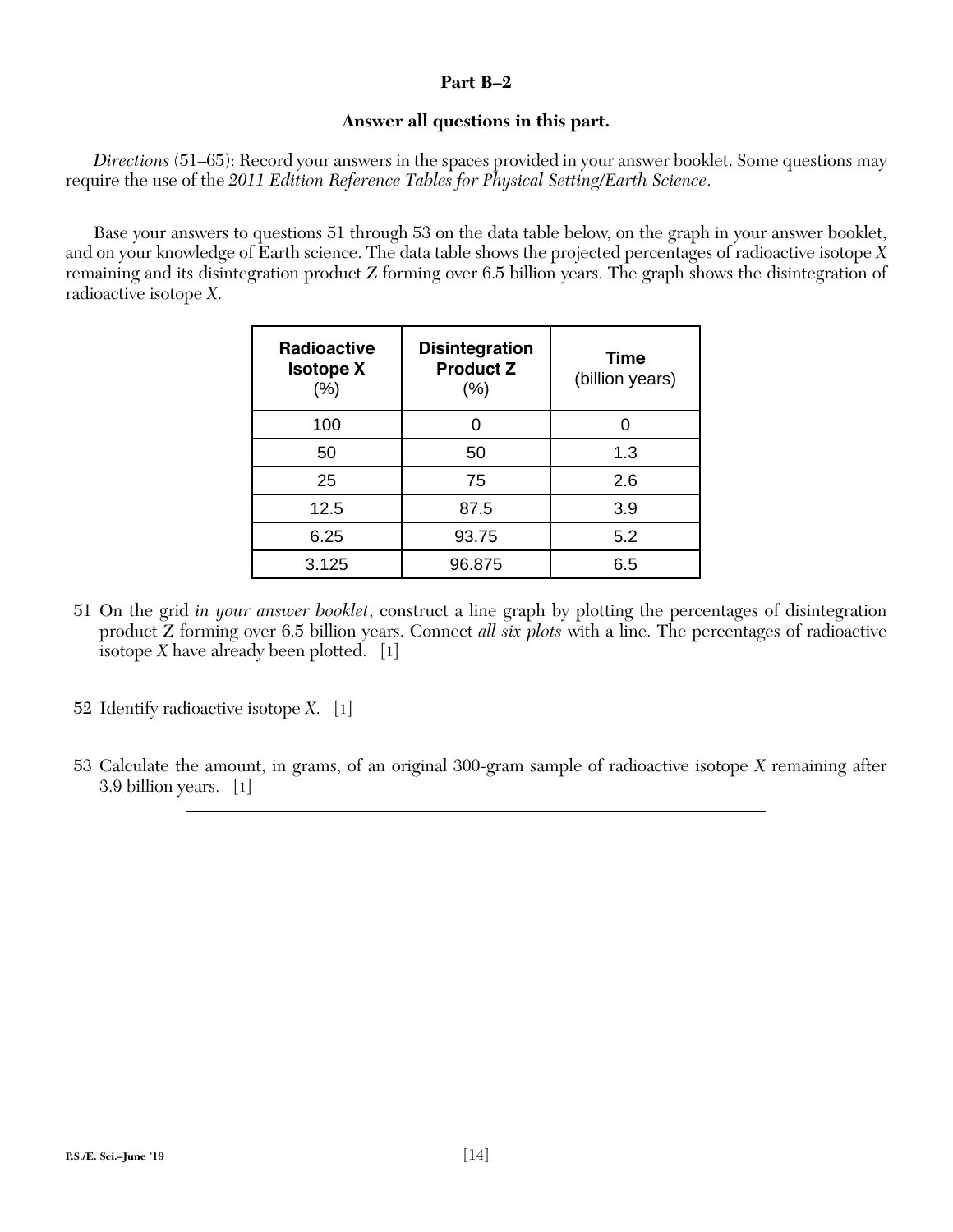Base your answers to questions 54 through 57 on the weather map below and on your knowledge of Earth science. The map shows the location of a low-pressure system over New York State during summer. Isobar values are recorded in millibars. The darker shading indicates areas of precipitation. Some New York State locations are indicated.



- 54 Describe the change in air pressure that will most likely occur at Rochester by the time that the cold front has reached Syracuse. Then describe what will most likely happen to the amount of cloud cover in Rochester with this change in air pressure and location of the cold front. [1]
- 55 The station model below represents the weather conditions at Buffalo, New York, at the time that this map was prepared.



In the table *in your answer booklet*, record the weather data represented on this station model. [1]

56 State the relative humidity at Albany when the air temperature is equal to the dewpoint. [1]

57 Identify the name of the weather instrument used to measure the wind speed at Plattsburgh. [1]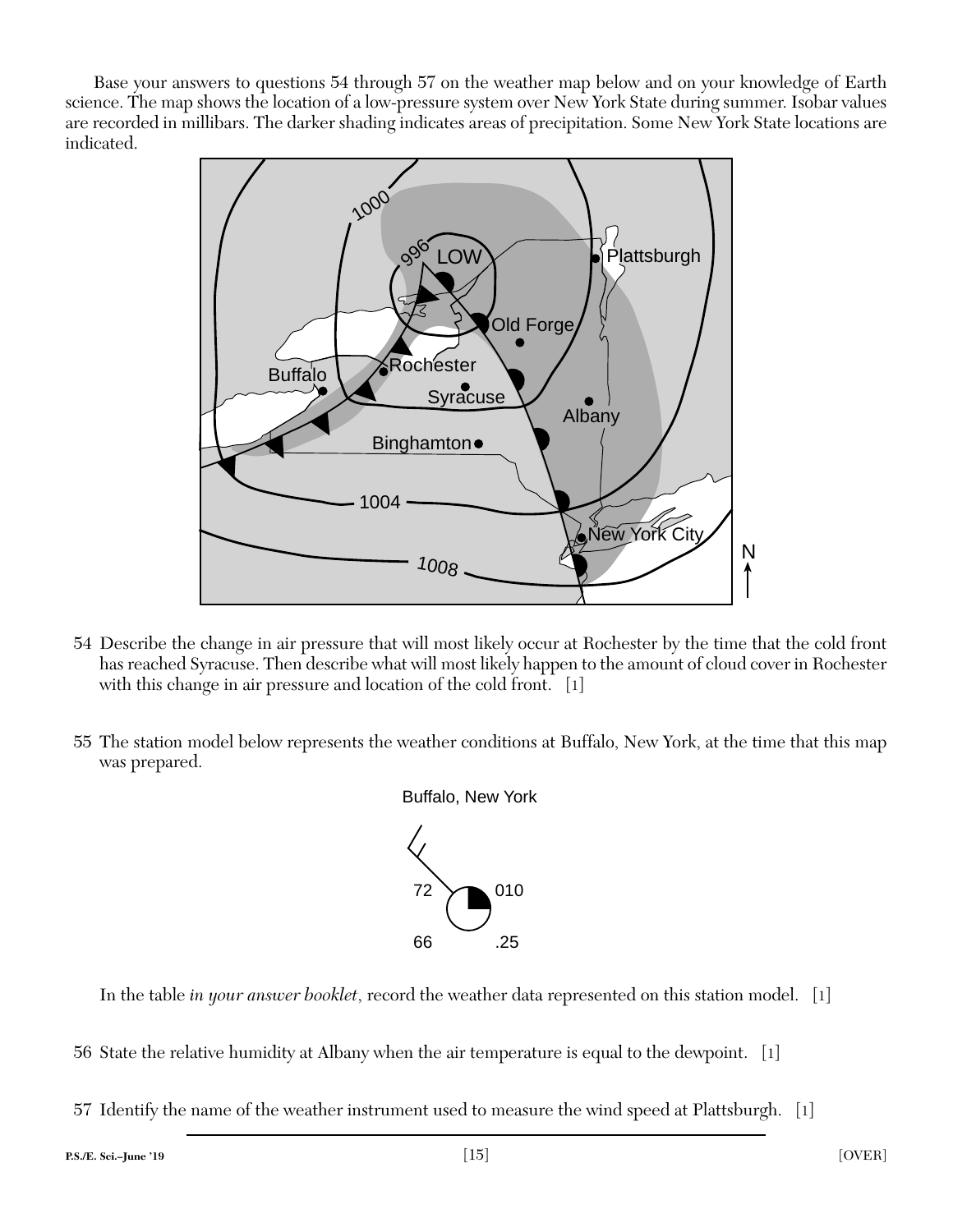Base your answers to questions 58 through 61 on the diagram and passage below and on your knowledge of Earth science. The diagram represents the orbits of Earth, Comet Tempel-Tuttle, and planet *X*, another planet in our solar system. Arrows on each orbit represent the direction of movement.



**Orbit of Comet Tempel-Tuttle**

(Not drawn to scale)

# **Comet Tempel-Tuttle**

Comet Tempel-Tuttle orbits our Sun and is responsible for the Leonid meteor shower event observed from Earth. This meteor shower occurs every year in November and is visible in the night sky as Earth passes through the debris left in space by this comet. The debris from the comet produces meteors that are smaller than a grain of sand, which enter Earth's atmosphere and burn up in the mesosphere temperature zone. Comet Tempel-Tuttle's orbital distance from the Sun ranges from about 145 million kilometers at its closest approach to 2900 million kilometers at its farthest distance. Its two most recent closest approaches to the Sun occurred in 1965 and one revolution later in 1998.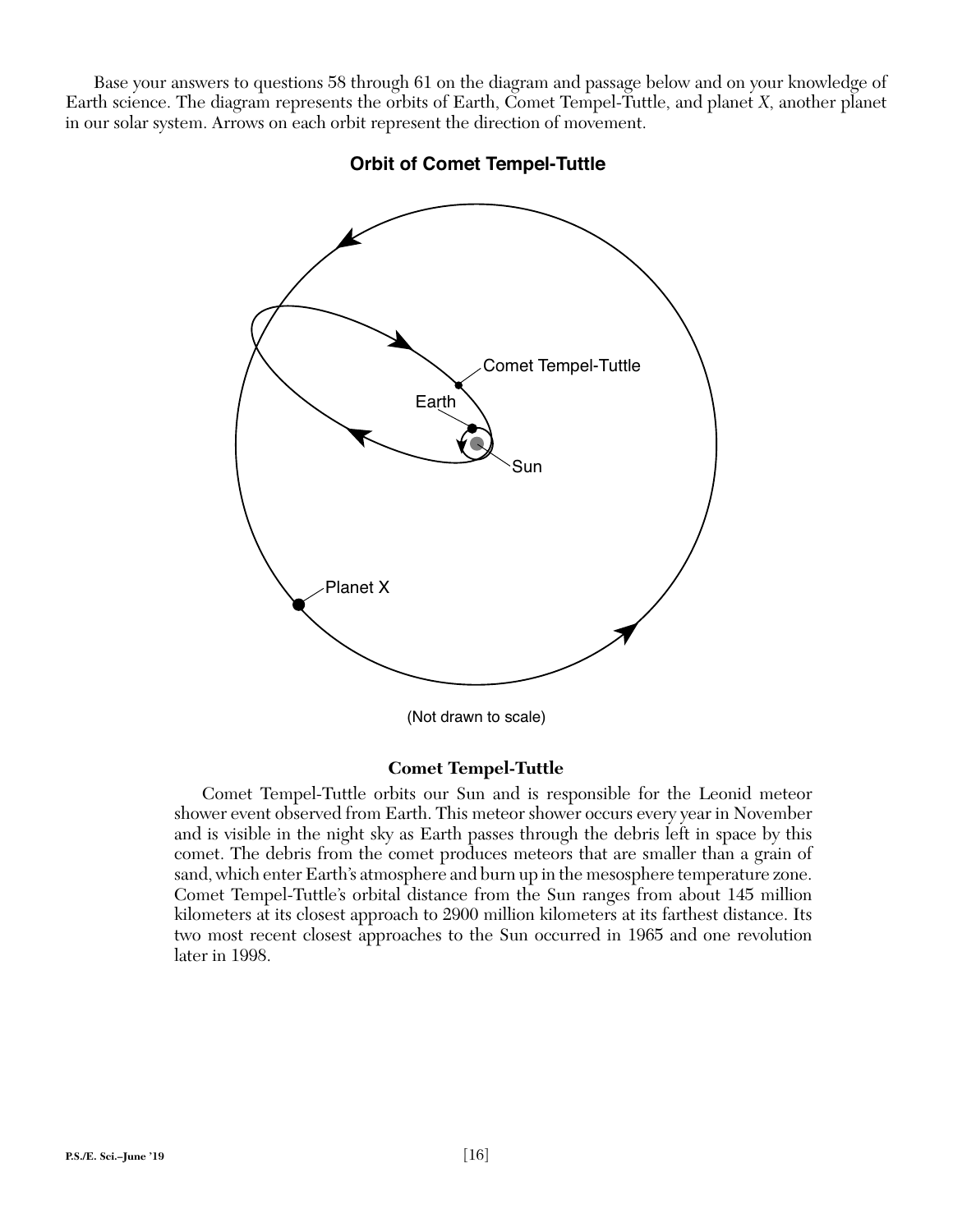- 58 Identify the name of the object located at one of the foci of the elliptical orbit of Comet Tempel-Tuttle. [1]
- 59 Identify the solar system planet represented by planet *X*, which orbits near Comet Tempel-Tuttle's farthest distance from the Sun. [1]
- 60 Determine the year in which Comet Tempel-Tuttle will next make its closest approach to the Sun. [1]
- 61 Identify the force that causes debris from the comet to fall through Earth's atmosphere. [1]

Base your answers to questions 62 through 65 on the diagram below and on your knowledge of Earth science. The diagram represents the apparent path of the Sun across the sky as seen by an observer on Earth's surface on June 21. Points *A*, *B*, *C*, and *D* represent positions of the Sun at different times of the day. The angle of *Polaris* above the horizon as seen in the nighttime sky is indicated.



- 62 Describe the changes in the length of the observer's shadow as the Sun appears to move from position *A* to position *D*. [1]
- 63 Describe *one* piece of evidence from the diagram that supports the inference that the observer is located at the Tropic of Cancer. [1]
- 64 State the number of daylight hours at this location on September 23. [1]
- 65 The Sun's apparent movement through the sky is caused by Earth's rotation. Identify the device that was used to first demonstrate that Earth rotates.  $\lceil 1 \rceil$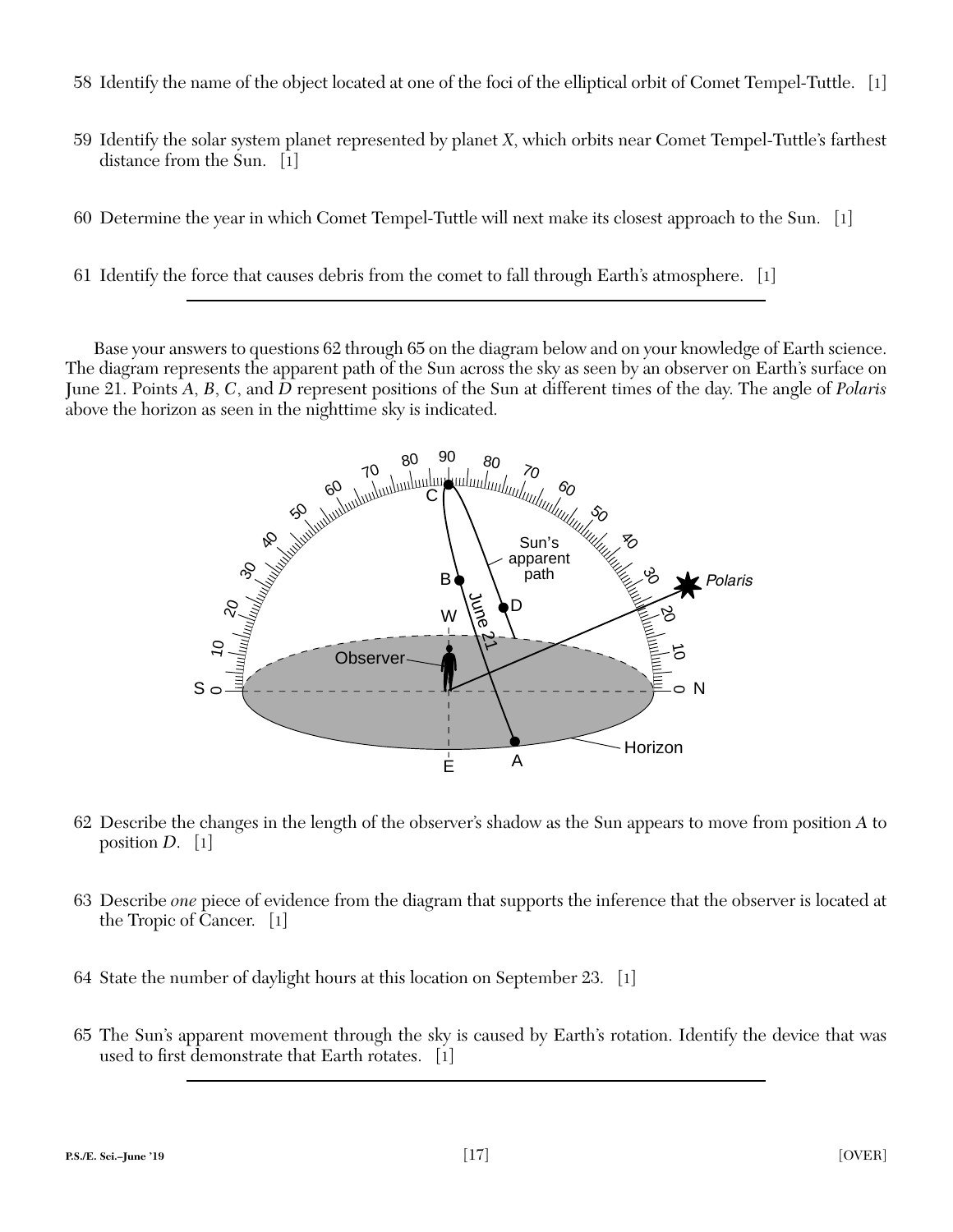# **Part C**

# **Answer all questions in this part.**

*Directions* (66–85): Record your answers in the spaces provided in your answer booklet. Some questions may require the use of the *2011 Edition Reference Tables for Physical Setting/Earth Science*.

Base your answers to questions 66 through 68 on the models below and on your knowledge of Earth science. The models represent cutaway views of four planets in our solar system, showing their inferred interior structures. Each planet is shown in relation to the size of Earth.



Seeds, Michael and Backman, Dana. 2011. The Solar System.

- 66 Determine how many times larger Jupiter's equatorial diameter is, compared to Earth's equatorial diameter.  $\lceil 1 \rceil$
- 67 Explain why Jupiter appears brighter in the night sky than Mercury, despite Jupiter's greater distance from Earth. [1]
- 68 Identify *two* terrestrial planets shown in the models. Explain why they are considered terrestrial planets. [1]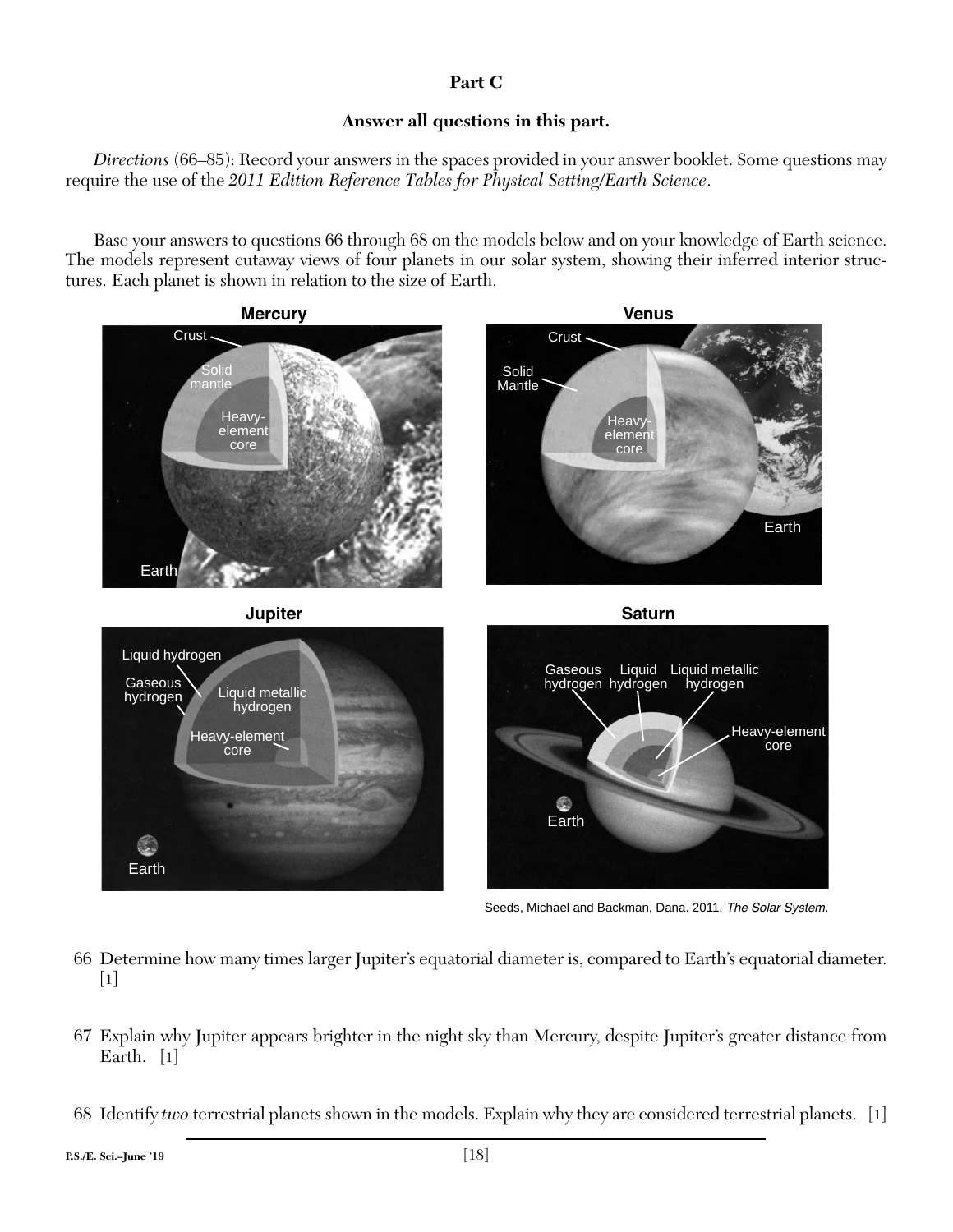Base your answers to questions 69 through 72 on the diagram below and on your knowledge of Earth science. The diagram represents several streams converging and eventually flowing into a lake. Points *X* and *Y* indicate locations on either side of a meander in the stream. Points *A* and *B* indicate locations in the streams where the stream discharge was measured in cubic meters per second. The circled region labeled *C* represents a depositional feature.



- 69 Identify the name of the depositional feature labeled *C*. [1]
- 70 In the box *in your answer booklet*, draw a cross-sectional view of the general shape of the stream bottom from point *X* to point *Y*.  $[1]$
- 71 Describe how the size and shape of sediments will most likely change as they are transported downstream.  $\lceil 1 \rceil$
- 72 The stream velocity at location *A* is 100 centimeters per second, and the stream velocity at location *B* is 10 centimeters per second. Identify *one* possible particle diameter that would most likely be deposited between points *A* and *B*. [1]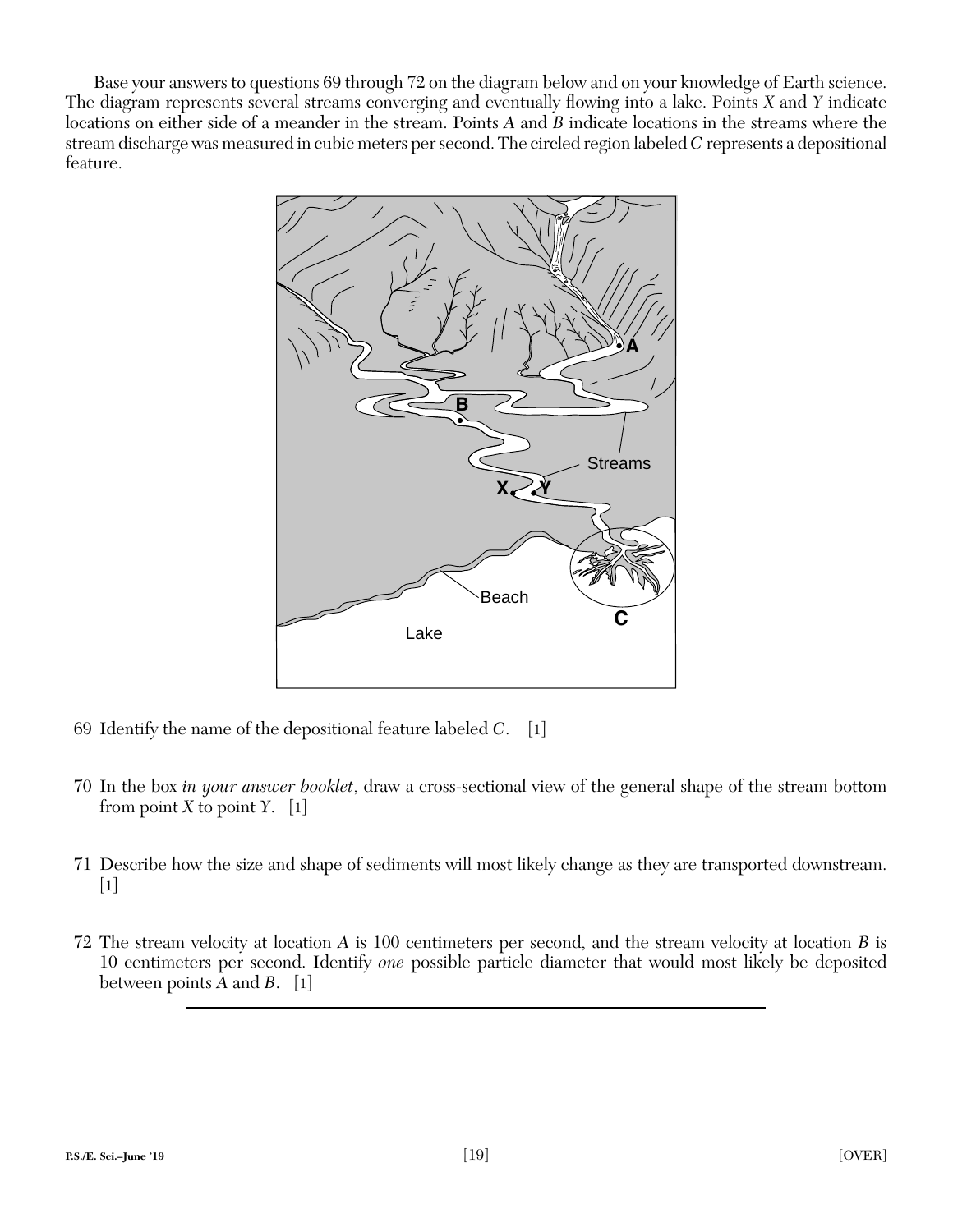Base your answers to questions 73 through 76 on the map and graphs below and on your knowledge of Earth science. The map shows the locations of two cities, Hastings, Nebraska, and Riverhead, New York. The graphs show average monthly air temperatures for Hastings and Riverhead.



73 Explain why Hastings has a greater annual temperature range than Riverhead. [1]

 74 Explain why the angle of insolation at both locations is approximately the same at solar noon on any given day. [1]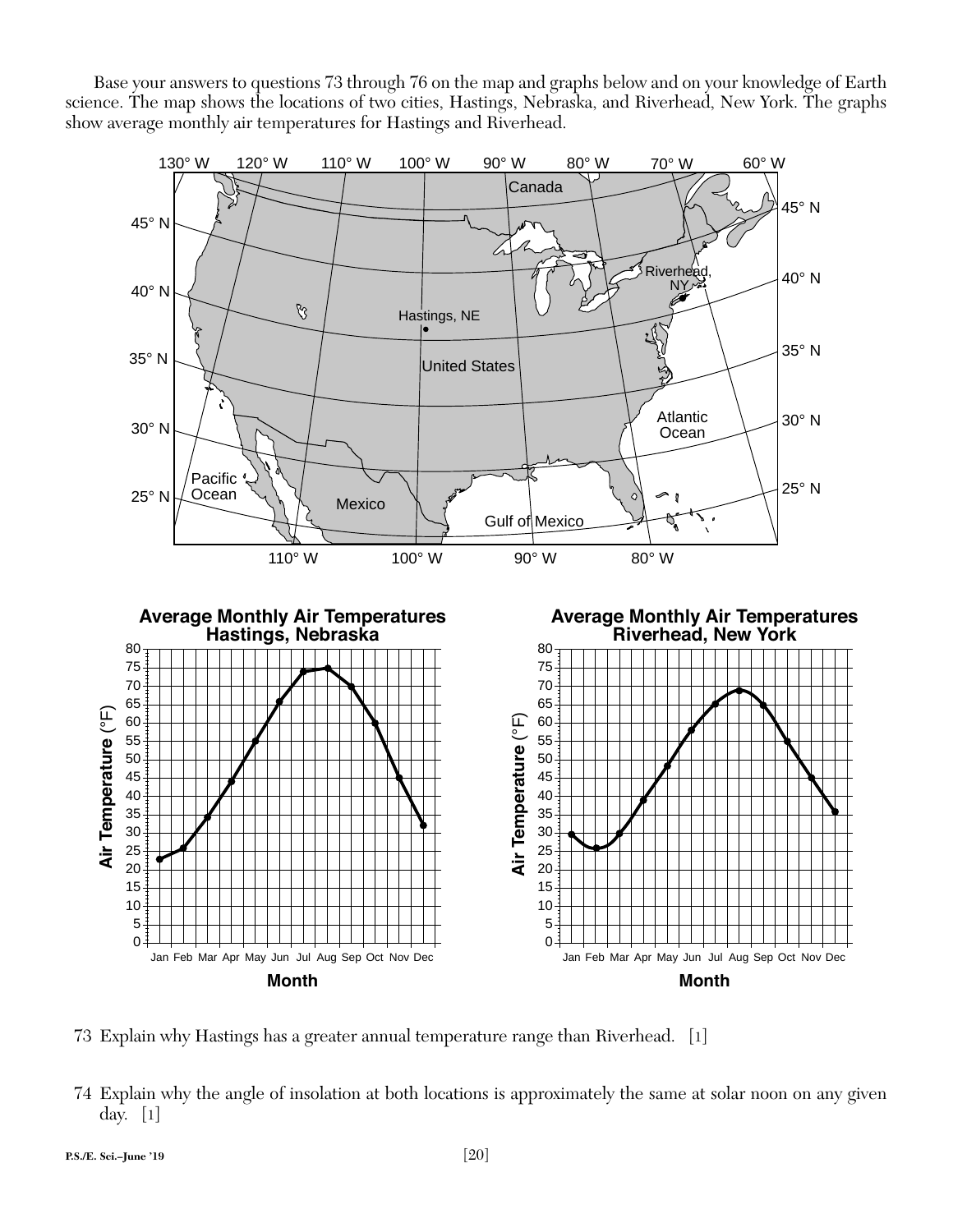75 Identify the planetary wind belt that primarily influences the climates of *both* Hastings and Riverhead. [1]

76 Name the ocean current that most likely has the greatest effect on the climate of Riverhead. [1]

Base your answers to questions 77 through 80 on the block diagram below and on your knowledge of Earth science. The block diagram represents a region of sedimentary rock that has been intruded by magma, which has since solidified. Points  $X$  and  $Y$  identify locations at the boundary between the igneous intrusion and surrounding sedimentary rock layers. Letters A and B represent specific rock units. Letter C represents rock formed from the lava flow of the nearby volcano. The rock layers have *not* been overturned.



Adapted from www.brocku.ca/earthsciences

- 77 Identify *two* processes that formed the sedimentary rock layers represented in the diagram. [1]
- 78 Describe *one* piece of evidence shown in the diagram that indicates that rock unit *A* is younger than rock unit  $B$ . [1]
- 79 Explain why the igneous rock that formed at location *C* is composed of crystals less than 1 millimeter in size.  $\lceil 1 \rceil$
- 80 State the names of *two different* metamorphic rocks that are most likely found in the zone of contact metamorphism at locations *X* and *Y*. [1]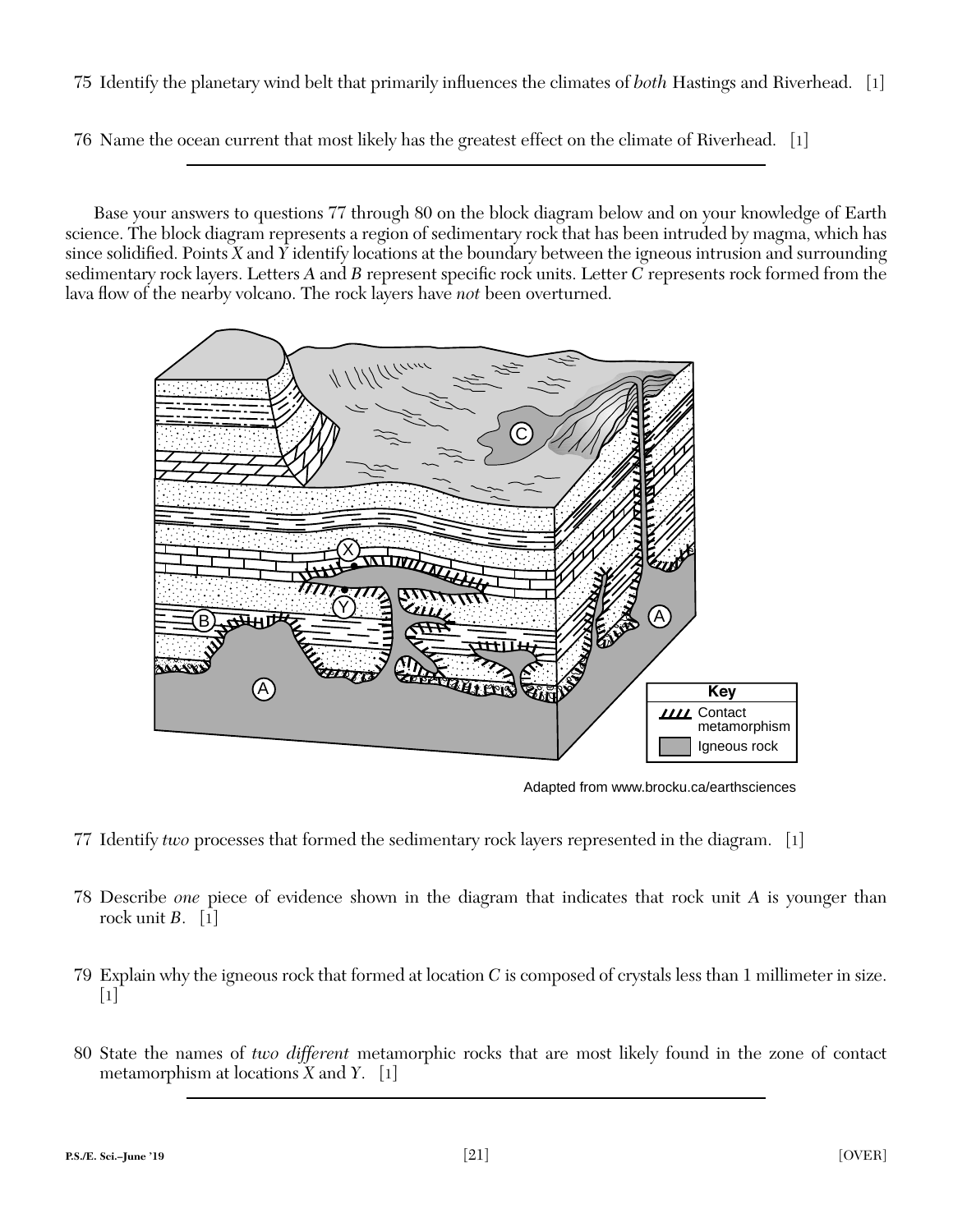Base your answers to questions 81 through 85 on the passage and map below, the field map in your answer booklet, and on your knowledge of Earth science. The map shows the location of Crater Lake in Oregon in the western United States. The field map shows lake depths and some isolines in Crater Lake recorded in meters. Line *AB* and line *CD* are reference lines. Letter *X* represents a location on the lake bottom.

# **Crater Lake**

Crater Lake is the deepest lake in the United States. The lake formed in the crater at the top of volcanic Mount Mazama after it exploded in a violent eruption approximately 7700 years ago. The rim of the crater is approximately 2300 meters (7500 feet) above sea level and is mostly composed of the rock andesite. The average yearly air temperature at the lake is 38°F, and snowfall often occurs from October through June. Hydrothermal activity (heating of the water) is ongoing under the lake, indicating that this region is still volcanically active.



81 On the field map *in your answer booklet*, draw the 500-meter depth isoline. [1]

- 82 On the grid *in your answer booklet*, construct a profile along line *AB* by plotting the lake depth of each isoline that crosses line *AB*. Connect *all* plots with a line to complete the profile. [1]
- 83 Determine the gradient, in meters per kilometer, between points *C* and *D*. [1]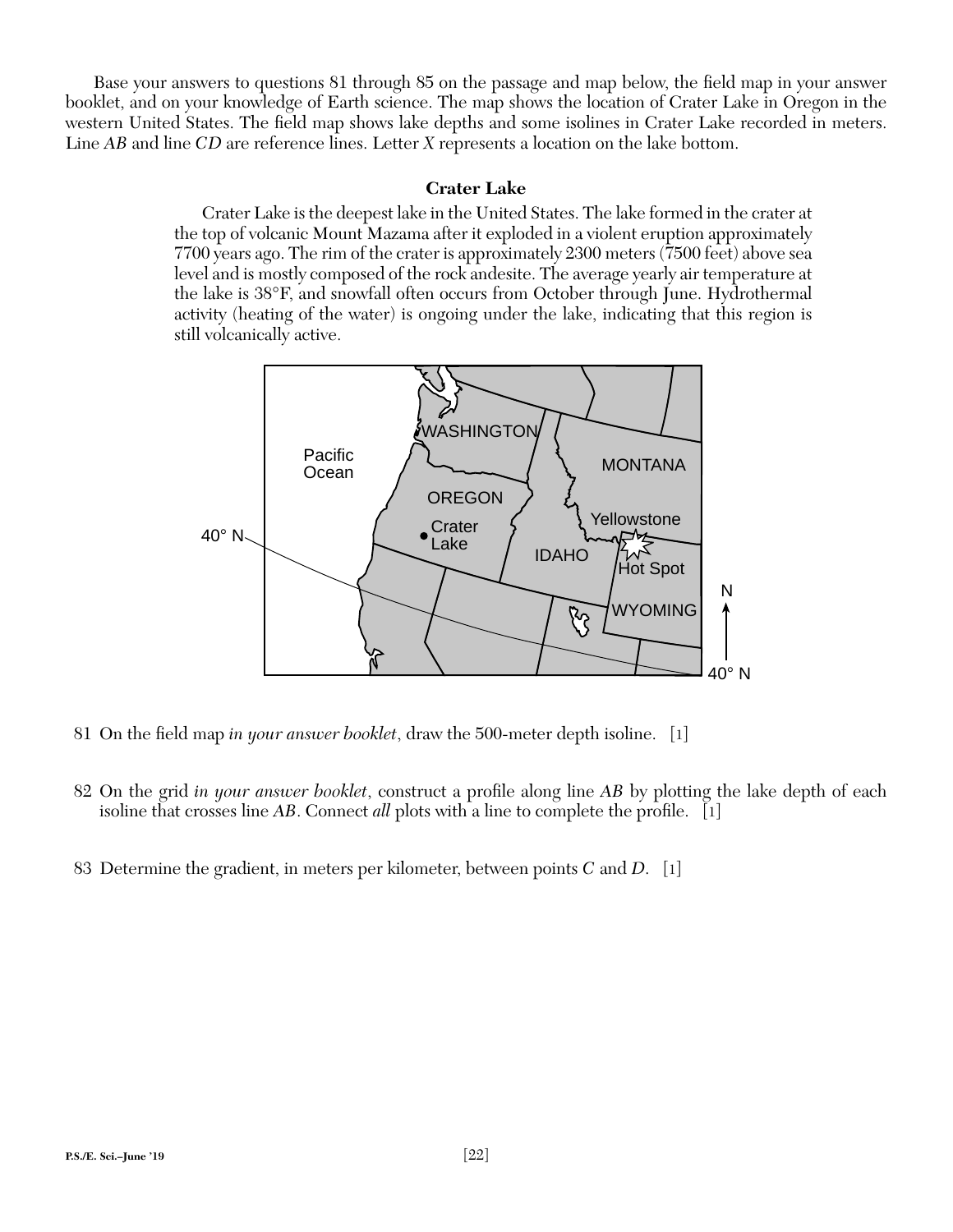- 84 Determine *one* possible depth, in meters, of Crater Lake at location *X*. [1]
- 85 Line *YZ* on the diagram below represents the mineral composition of an andesitic rock taken from the bottom of Crater Lake.



Identify the percent by volume of each of the three minerals in this andesitic rock. [1]